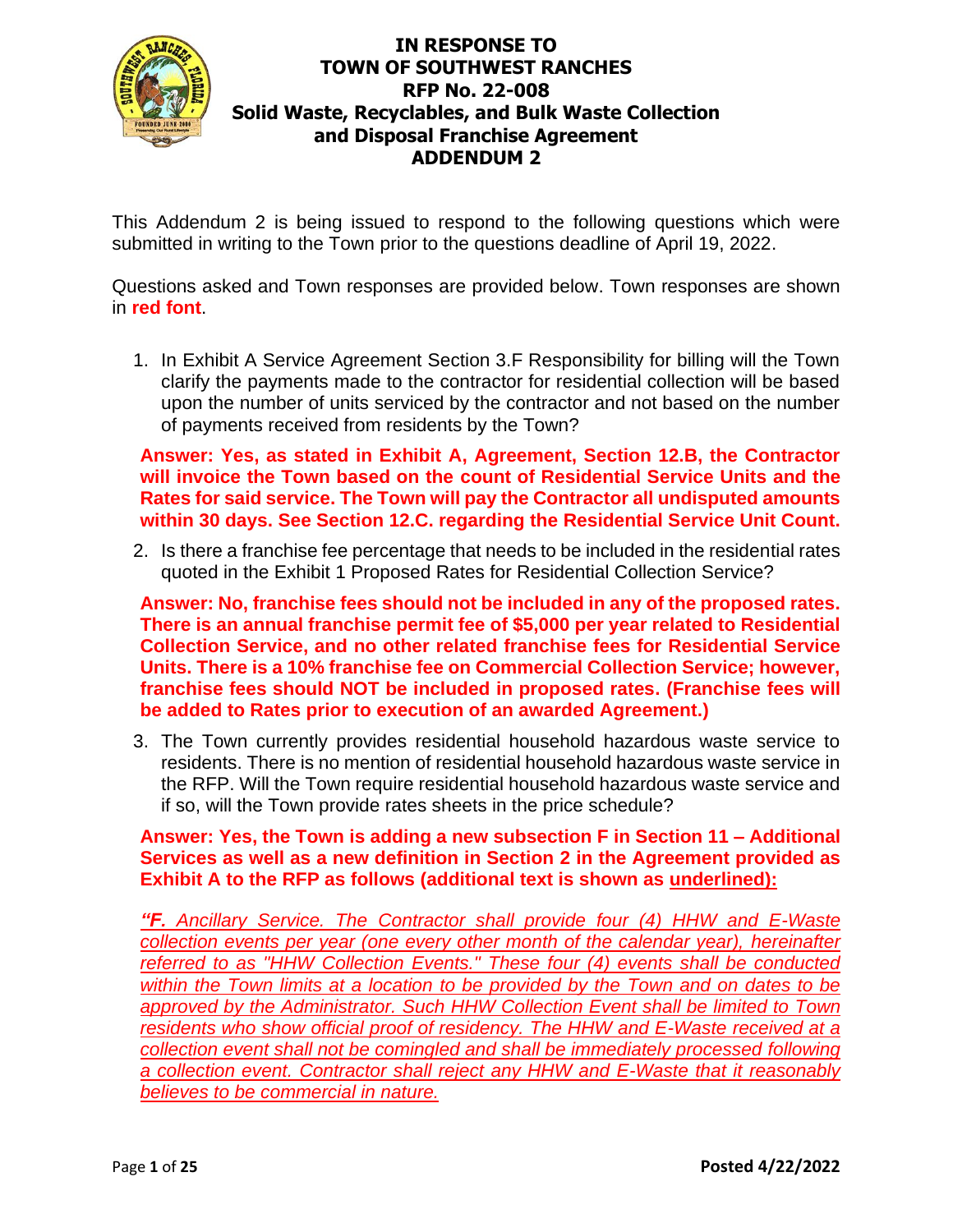

- *(a) Each HHW Collection Event shall occur on a Saturday and shall last at least six (6) hours in duration or until all residents that have arrived at the location during those hours have been serviced. Contractor shall arrive at a minimum of one and one half (1.5) hours prior to the event start time for setup and a pre-event safety meeting.*
- *(b) The Contractor shall be responsible for providing all staff, equipment, and resources needed for the collection, quantifying, packaging, and removal of HHW and E-Waste received at each HHW Collection Event.*
- *(c) The Contractor shall accept, quantify, log, transfer, recycle, reuse and/or dispose of HHW and E-Waste delivered by TOWN residents to the HHW Collection Event.*
- *(d) The Contractor shall provide traffic control, adequate ingress and egress, and adequate staff to prevent long waits for TOWN residents.*
- *(e) The Contractor shall ensure that HHW and E-Waste is accepted from Town residents only, via valid identification or other means. No commercially generated waste or Contractor-Generated Waste shall be accepted.*
- *(f) The Contractor is solely responsible for complying with all local, State, and Federal regulations regarding packaging, recycling, demanufacturing, and transporting E-Waste and HHW, including any and all requirements mandated by federally permitted facilities.*
- *(g) Upon acceptance of HHW and E-Waste at the HHW Collection Event, the Contractor shall bear all costs associated with processing, transporting, recycling, reusing, and/or disposing of such materials.*
- *(h) At least sixty (60) calendar days prior to the first HHW Collection Event, the Contractor shall provide the Town with an Operations Plan detailing the following:*
	- *Number of staff personnel and minimum level of training of such staff. Drop-Off HHW Site Manager shall receive training in accordance with OSHA 29 CFR §1910.120.*
	- *List of onsite equipment.*
	- *Set up of site, including traffic control, ingress and egress, and restricted areas.*
	- *Methodology detailing how materials will be received and logged and a sample log sheet.*
	- *Methodology detailing how materials will be managed, collated, containerized and/or palletized, tracked, weighed, and/or transported from the HHW Collection Event site to final disposal/recycling facilities.*

• *Site safety, chemical containment, and spill containment plans. The Operations Plan is subject to approval by Administrator.*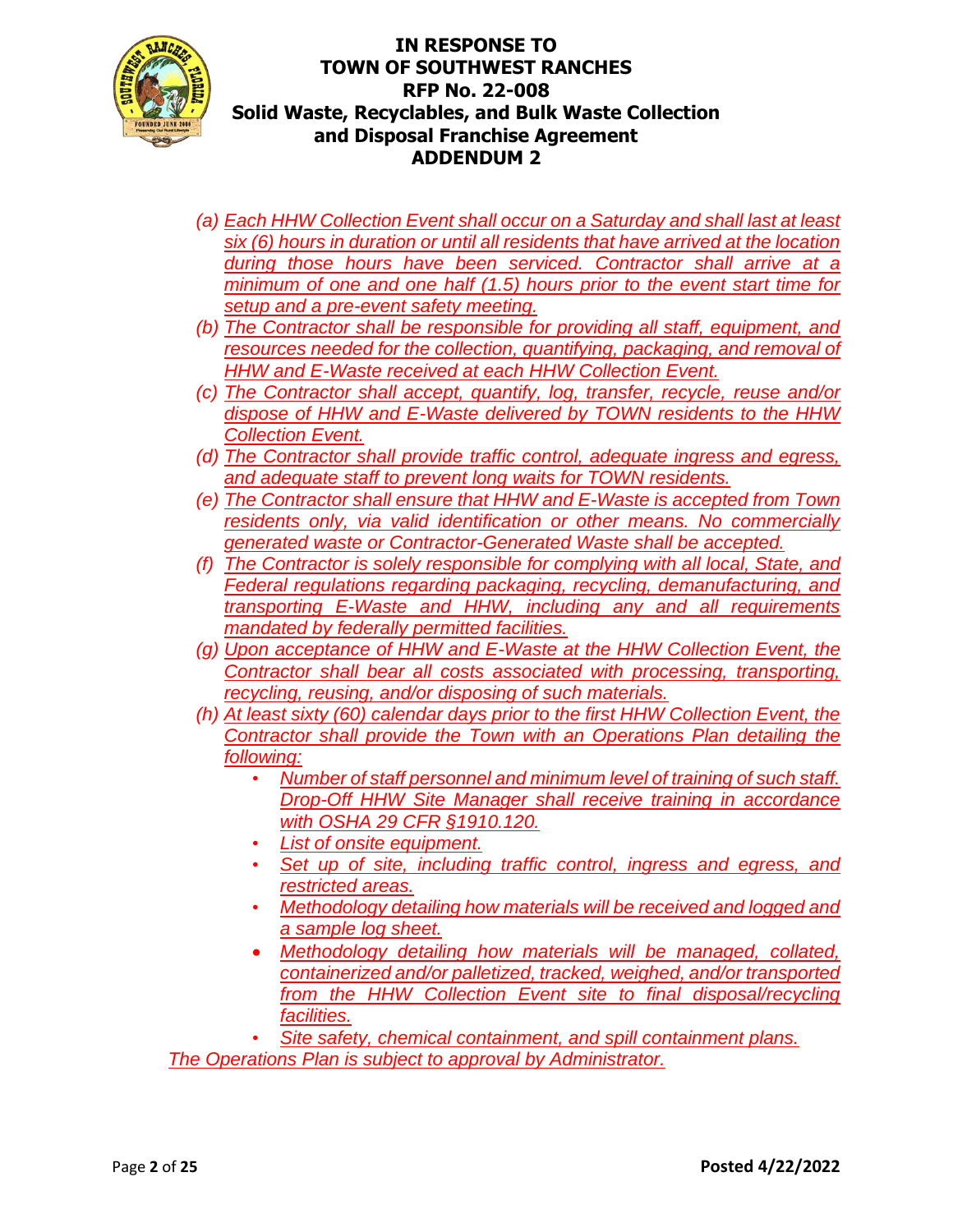

*(i) Within thirty (30) days of the Commencement Date, the Contractor shall provide documentation of end markets for all HHW and E-Waste. Documentation may be in the form of (1) letter of agreements/contracts on subcontractor letterhead; (2) copies of agreements/contracts indicating scope of agreement, dates, and signatures; or (3) sworn affidavit from Contractor on Contractor letterhead. Such documentation shall specify the materials involved, time period for which agreement or affidavit is valid, and a general description of the material disposition (precious metal recovery, sale to repair facility, resale to public, secondary lead smelter, etc.). The Contractor shall keep this information current throughout the term of the Agreement. Should the environmental or regulatory compliance record of an end market warrant, the Town reserves the right to require the Contractor to change end markets."*

## **In Section 2 of the Agreement, the following definition is added:**

*"Household Hazardous Waste or HHW means a waste produced in the home containing hazardous substances that may pose a threat to the environment, wildlife, and/or human health. For the purpose of this Agreement, HHW includes aerosol products, ammonia, ammunition, anti-freeze, auto fluids, auto batteries, boat batteries, boat fluids, charcoal starter, compact fluorescent bulbs (CFL's), drain cleaner, fertilizers, fire extinguishers, fireworks, flares, fluorescent tubes, gasoline, herbicides, household cleaners, insect killer, kerosene, lawn chemicals, lighter fluid, mercury thermometers, motor oil, nail polish remover, paint, pesticides, photo chemicals, pool chemicals, propane tanks, rechargeable batteries, rust remover, solvent, spot remover, four (4) tires per household per collection, turpentine, weed killer, wood stains and wood stripper from residential sources, as well as other items mutually agreed upon by the Town and the Contractor."* 

4. Draft Agreement page 12 Section 5.D.5 states that the Contractor shall collect all bulk and contractor will bill the residential service unit for excess yardage over 12 cubic yards. Will the Town consider billing the resident for the excess yardage?

#### **Answer: No, the Town will not conduct the billing for Excess Bulk Waste; however, please review the Town response to Q4 in Addendum 1 to see modifications to how Excess Bulk Waste will be billed.**

5. RFP page 43 Exhibit 2 is asking for roll off rates. When it comes to roll off containers one price does not fit all. Would the Town provide pricing request for 20, 30, 40 yard roll off open tops and 30- and 30-yard compactors. This will allow the proposer to quote more accurate roll off rates.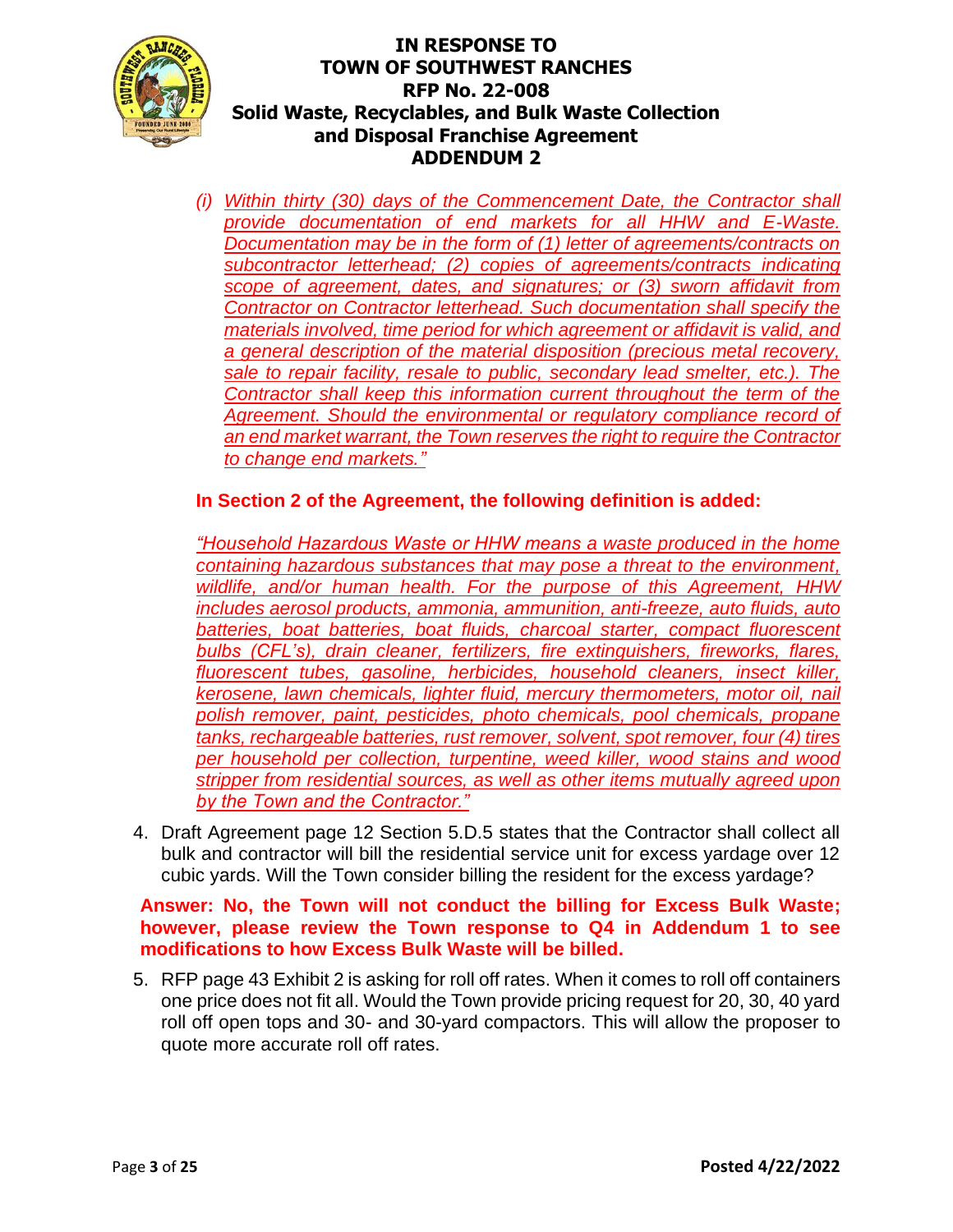

**Answer: Yes, see Attachment A to this Addendum 2 that replaces Appendix B, Exhibit 2, Page 43, Rates for Roll Off Containers. All other pages of Appendix B remain unchanged.**

6. In regard to RFP page 2 item G bulk trash definition will the Town consider revising the definition to eliminate horse manure collection as a required bulk waste item?

### **Answer: The Town is revising Section 2, item EE (the definition of Exempt Waste) to include horse manure as follows (additional text is shown as underlined):**

*"Exempt Waste means Biohazardous or Biomedical Waste, Hazardous Waste, Sludge, tree parts or lumber that is more than four (4) feet in length in its longest dimension, automobiles, automobile parts, boats, boat parts, boat trailers, internal combustion engines, lead-acid batteries, used oil and tires, those wastes under the control of the Nuclear Regulatory Council, Contractor-Generated Waste, Recyclable Materials generated and source separated by Commercial Customers, horse manure, and those other materials whose size and/or weight are in excess of that allowed for Bulk Waste as defined herein."*

7. The commercial franchise fee rate is 10%. Must the proposer include the 10% franchise fee charge in the commercial rate quoted?

#### **Answer: No, as noted in the notes of Appendix B, Price Schedule, Exhibit 2, Commercial Collection Services, proposed Rates shall NOT include franchise fees. Franchise fees will be added prior to execution of an awarded agreement.**

8. Draft Agreement page 2 section 14 asks the contractor to provide an RFID system to track set out rates. RFID systems can sometimes be unreliable and may require additional headcount which will result in a higher rate to the Town. Will the Town eliminate the RFID requirement?

**Answer: RFID is not necessarily required. As noted in Section 4.A., subpart (14), as well as Section 6.D of the Agreement provided as Exhibit A to the RFP, the Contractor may use a mechanism other than RFID to track route metrics. However, the Contractor and the Town's Agreement Administrator must agree to the mechanism. Proposers are encouraged to explain its proposed approach to providing certain route metrics in Chapter 4 – Implementation Plan of its Proposal, as part of explaining how the Proposer intends to automate the interface between the Town and the Contractor (see RFP Section 3.5, Chapter 4, fourth paragraph).** 

9. Draft agreement page 14 Item 2 states that the resident may ask for a cart exchange and will pay \$50.00 for the exchange. Will the Town increase the exchange charge from \$50.00 to \$75.00?

**Answer: Yes, the Town is revising Section 6.A. subpart (3) as follows (additional text is shown as underlined, deleted text is shown in strikethrough):**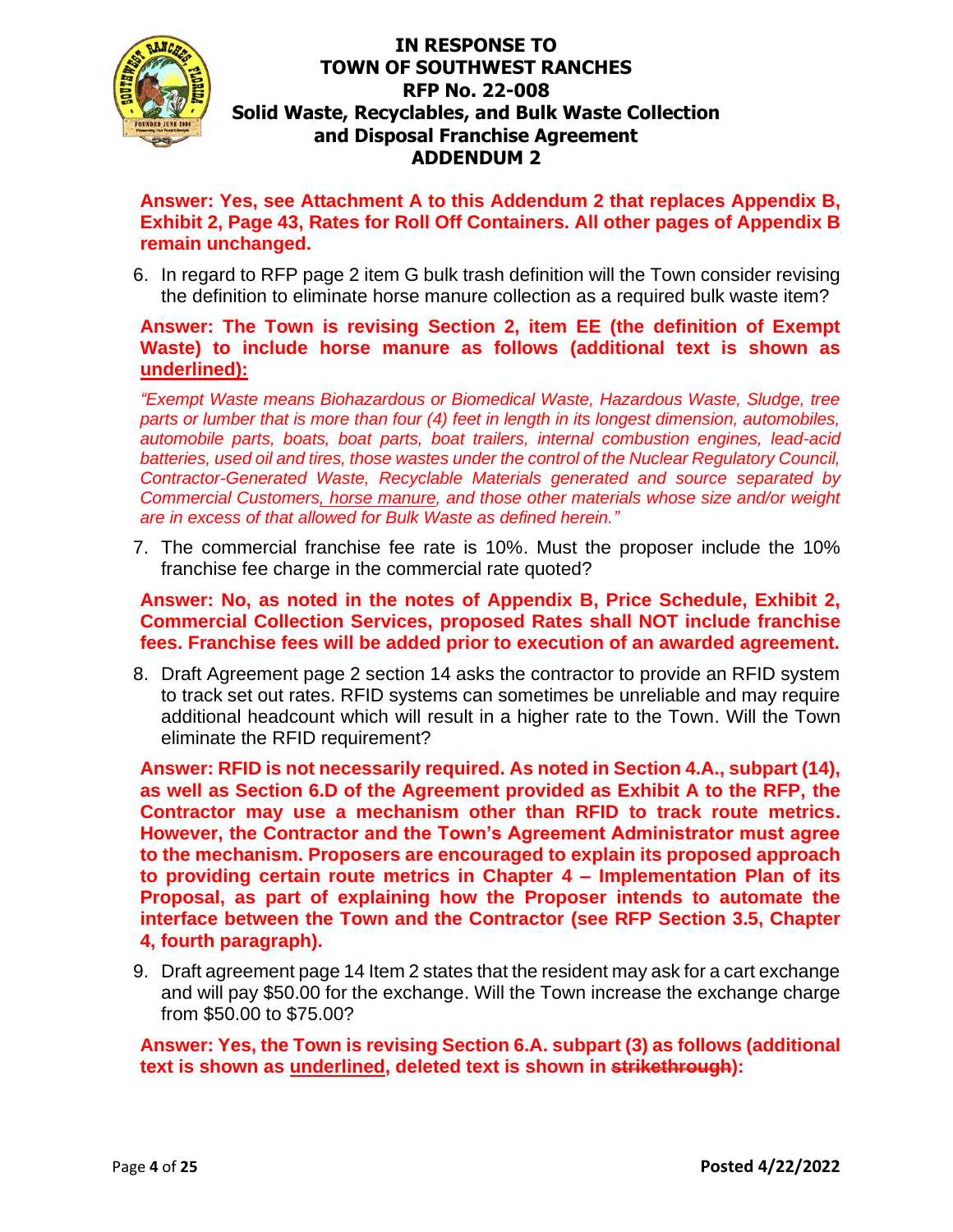

*"Upon request by a Residential Service Unit, Contractor shall exchange a Solid Waste Cart with an alternatively sized Cart within five (5) Work Days of request for such exchange by the customer or Town. Contractor shall provide one (1) Solid Waste Cart exchange per Residential Service Unit during the initial Agreement term at no charge to the customer or the Town. Should a Residential Service Unit request additional exchanges, Contractor may charge the Residential Service Unit no more than fifty dollars (\$50) seventy-five dollars (\$75) per Cart that is exchanged. Contractor shall track and report exchanges in the asset management database specified in Subsection E below."*

10.Draft agreement page 17 section 8.B states that the proposer's disposal and processing facilities must be agreed upon by the Town. Will the Town provide a list of disposal and processing facilities the town has already approved?

#### **Answer: No, the Town has not already approved any facilities. The Town is looking for the Proposers to propose its processing and disposal facilities. The Town intends to approve duly licensed facilities proposed by the Proposers**

11.Draft agreement page 22 section B state that the Town may or may not use a Pcard for paying contractor. In order for the Contractor to account for correct costs will the Town determine and state the 1-P-Card will be used for payment or 2-P-Card will not be used for payment?

#### **Answer: The Town is not presently using a P-Card payment system and it is unknown when or if a P-Card will be implemented. However, the Town desires to retain this payment option for the future.**

12.Draft agreement page 22 section F.1. Will the Town change the time frame for the CPI calculation from May 1 to April 30 to May 1 to May 1?

#### **Answer: The Town is revising the time frame for CPI calculations to April to April in Section 12.F (1) in the Agreement as follows (additional text is shown as underlined, deleted text is shown in strikethrough):**

*"Subject to the conditions herein and Council approval, on October 1, 2023 and each October 1 thereafter during the term of this Agreement, the portions of Rates indicated in Exhibits 1 and 2 may shall be adjusted, upward or downward, by the Administrator, in an amount that is equal to the percentage change (PC) in the Consumer Price Index for All Urban Consumers (Series Title: Garbage and trash collection in U.S. city average, all urban consumers, seasonally adjusted; Series ID: CUSR0000SEHG02), as published by the United States Department of Labor, Bureau of Statistics, or a successor agency ("CPI") during the most recent twelve (12) consecutive month period ending on the last day of the month of April. For example, with regard to the CPI adjustment on October 1, 2024, the relevant period will be May 1, April 2023 through April 30, 2024. for the twelve (12) month period."*

**All other references to months in examples provided, such as in Section 2.F (2) as well as Exhibit 6 of the Agreement are also changed accordingly.**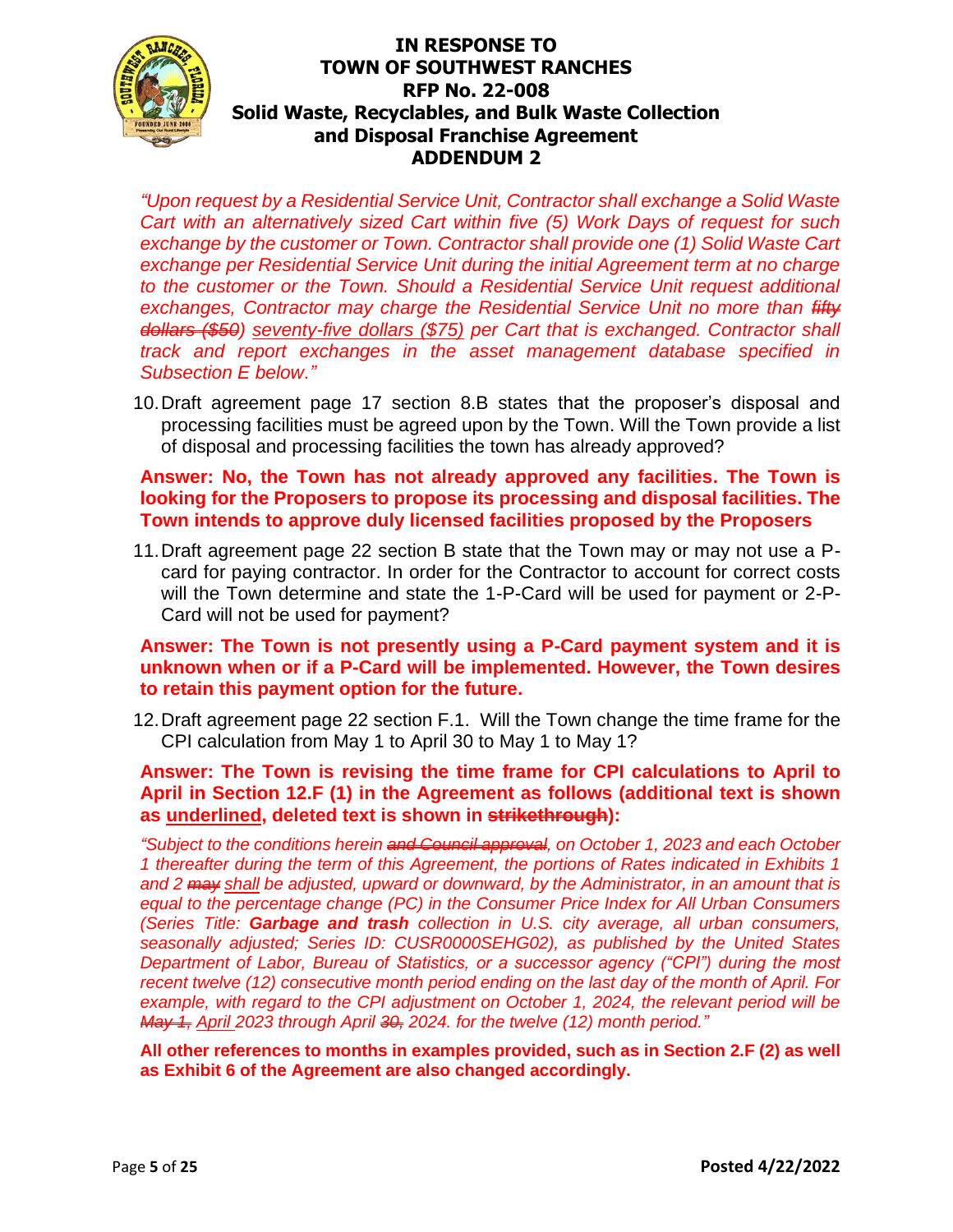

13.Draft agreement page 23 section 8 it states that if the CPI is discontinued the Town may select another price index. If CPI index is discontinued, will the Town agree that the new index must be mutually agreed upon?

**Answer: No, the Town does not agree to this requested change.** 

14.Draft agreement page 24 section G. Will the Town change the notification to 60 days from the time the contractor is notified by the disposal facility that the rates will be increased?

#### **Answer: No, Rates will only be increased once per year at the same time the CPI calculation is applied to the Collection Component of Rates. (The Town's Rates are assessed through the County Property Appraiser annually.)**

15.Draft agreement page 30 section B. This section requires written record of various call logs. If the proposer has an electronic system that can produce all required reports and document will the Town approve of an electronic system?

### **Answer: Yes, as noted at the beginning of Section 20 in gray-shaded text, the Town may revise the requirements throughout Section 20 based upon the software interface proposed by the Winning Proposer.**

16.Draft agreement page 37 section 4 pollution remediation. Will the Town remove this pollution liability insurance requirement?

**Answer: No, the Town will not remove this requirement.**

17.Draft agreement page 38 section B. Will the Town remove this clause because there are no inventions or patents involved in this service?

#### **Answer: No. If the Proposer is using the intellectual property of another, they must indemnify the Town for its use of same.**

18.Draft service agreement page 41 section B. Would the Town please define time fame (60 days, 90 days, 120 days) as to when the termination shall take effect?

**Answer: No, as stated in Section 29.B. of the Agreement, "***the termination shall take effect as of the date specified by the non-defaulting Party"* **in order to accommodate a reasonable cure period for a variety of default circumstances as described in Section 29.B. In other words, one specific time period may not be appropriate.** 

19.Draft Agreement page 42 section D. The term Habitual Violator is vague. Will the Town provide a list of the detailed fines and fines amount that define a Habitual Violator?

### **Answer: The Town has further defined "habitual violator" in Q33 below.**

20.Draft service agreement section 52 Most Favored Nations. Will the Town change this clause to state the terms and conditions the Town is referring to in another municipal contract must be identical? The Town must consider the contract as a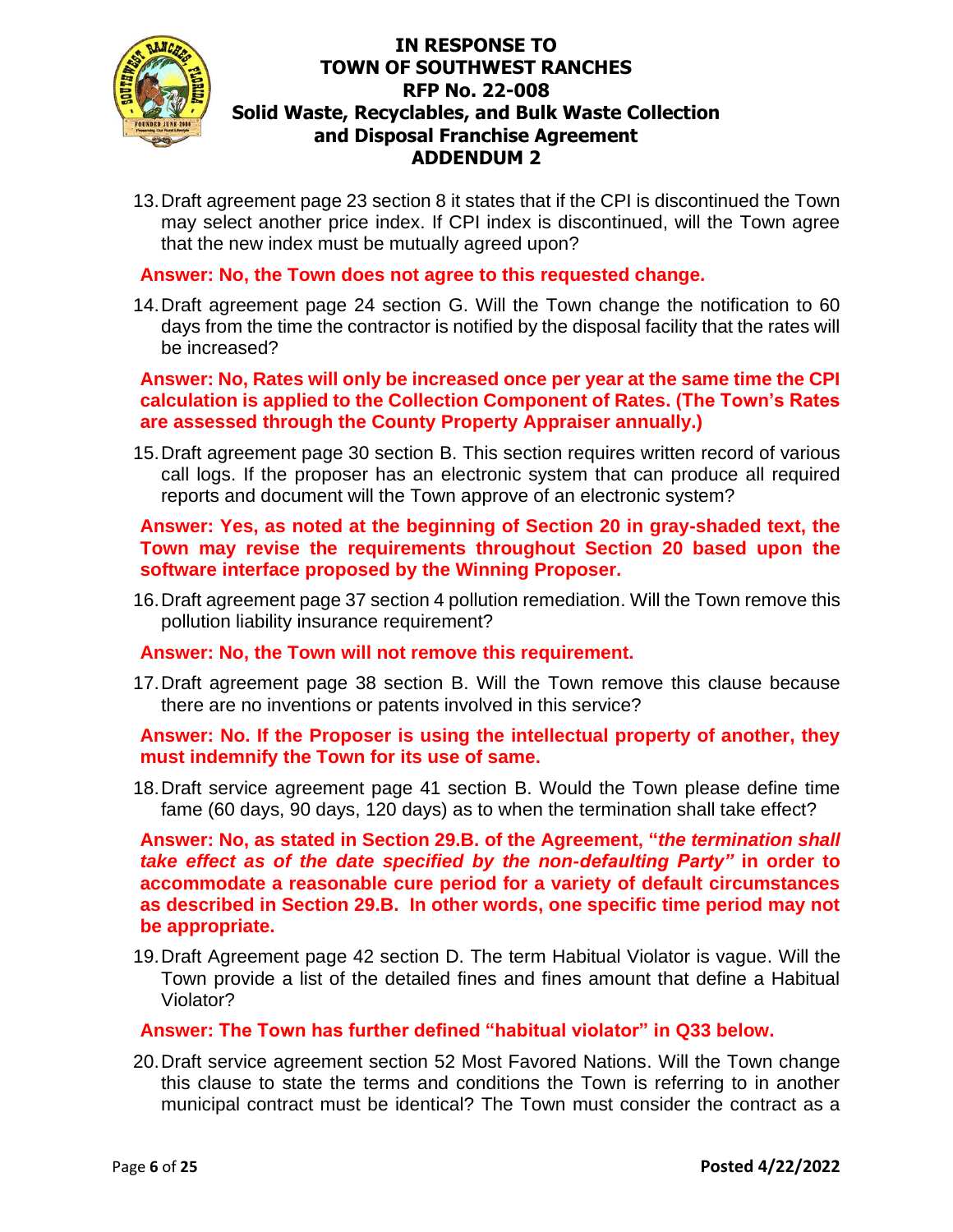

whole, including all terms not just select service pricing? Will the Town also define tri-county area?

**Answer: No. The clause is clear as written. The tri-county area is defined as Miami-Dade, Broward, and Palm Beach County.**

21.RFP page 16 list the residential bulk tons at 7,947. Does the Town have a designated approved facility for the bulk tonnage, or will the contractor choose the facility? There is concern because of the possible change in facilities as a result of the Town signing the Broward County Work Group MOU.

**Answer: The Town does not have a designated approved facility for bulk tonnage. As noted in Section 10.E. of the Agreement provided as Exhibit A to the RFP, if the MOU results in a change in facilities at some point in the future, the Town and Contractor will negotiate appropriate Rate adjustments in good faith.**

22.Sec. 13(B), p. 26 of the draft Franchise Agreement refers to the payment of franchise fees which states "…the Contractor shall remit a franchise fee to the Town equal to ten percent (10%) of the Contractor's gross receipts…". Will the Town confirm that "gross receipts" refers to what the Contractor collects and not on what the Contractor bills the commercial customer customers?

**Answer: The Town shall receive 10% franchise fees on gross receipts resulting from Commercial Collection Services as described in Section 13.B of the Agreement provided as Exhibit A to the RFP. (There is not a franchise fee on Residential Collection Service, though there is a \$5,000 annual franchise permit fee.) Related and for consistency, the Town is revising Section 13.A as follows (additional text is shown as underlined, deleted text is shown in strikethrough):**

*"Billing. The Contractor shall be responsible for the billing and collection of payments for all Commercial Collection Service. The Town shall not be held liable for Contractor's failure to bill or collect for Commercial Collection Service. The Contractor shall always be liable to the Town for any Franchise Fee that was or should have been collected and should be remitted to the Town."*

23.Chapter 6, p. 25, RFP - Can WMIF provide the annual financial statements of its parent company filed with the SEC?

**Answer: If the WMIF subsidiary financial statement is unavailable, specify reason why, and then Parent financial statements will suffice.**

24.Addendum 1, Q4, Sec. 5.D (5), draft Franchise Agreement – May the Contractor assess the special collection charge for excess bulk waste in advance of collecting such excess materials and as a condition to collection?

**Answer: The Contractor may provide the Residential Service Unit with the charges prior to Collection; however, the Contractor must collect the Excess Bulk Waste whether payment has been received from the Residential Service**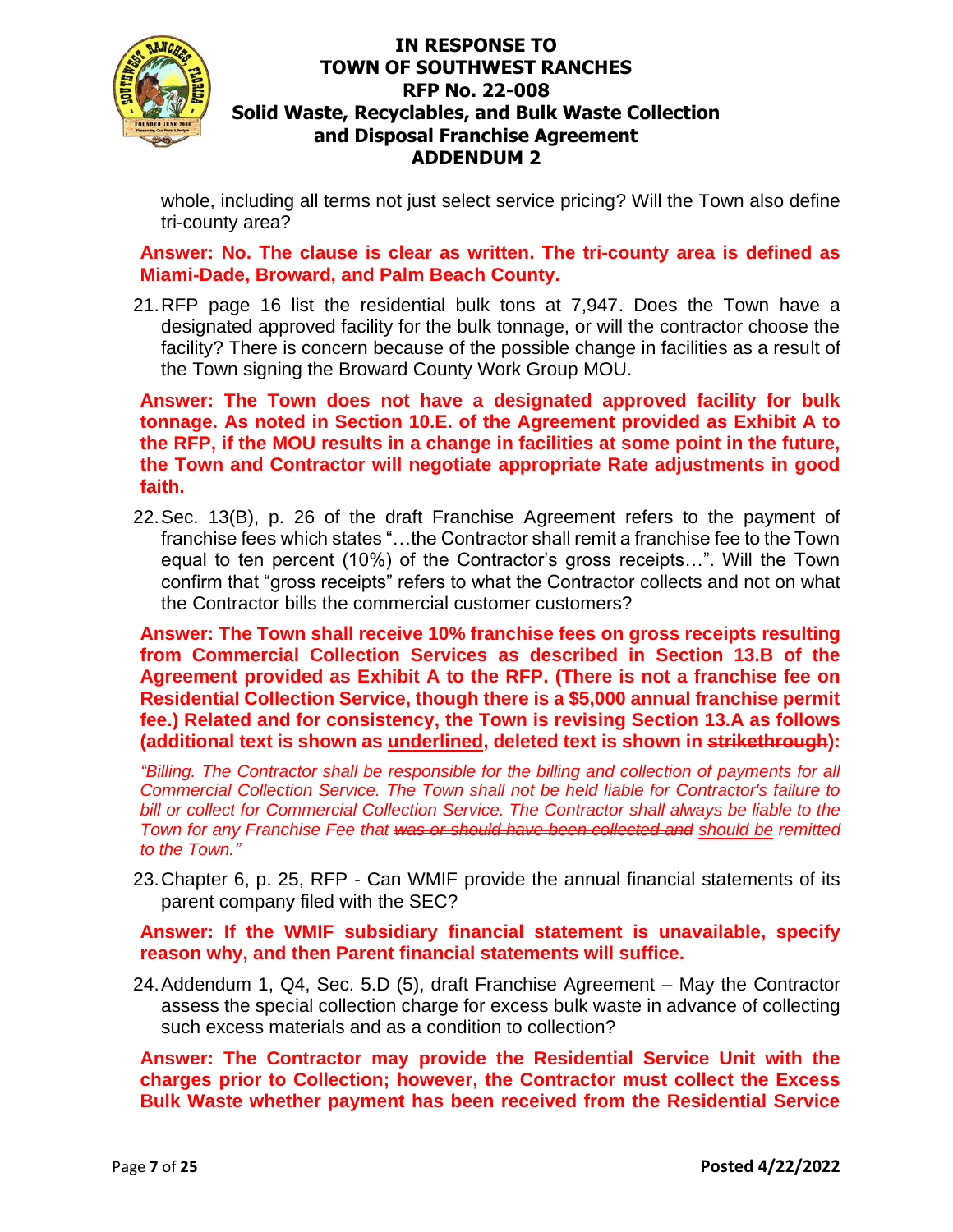

**Unit or not. Note the Town will assist the Contractor in receiving payment through the Special Master, as necessary. (See response to Q4 in Addendum 1 for revised language regarding Section 5.D. (5))**

25.Addendum 1, Q4, Sec. 5.D (5), draft Franchise Agreement – Will the Town clarify how much time will reasonably be allowed for the special collection of excess bulk waste?

**Answer: The Town will allow twenty-four (24) hours from the time it has been agreed between the Residential Service Unit and the Contractor or such time as the Administrator or his/her designee has confirmed the need for the Special Collection of Excess Bulk Waste, unless the Administrator allows an extension beyond 24 hours.** 

26.Section 2, (EE), p. 4, draft Franchise Agreement - Will the Town add "horse manure" to the definition of exempt materials (as it is currently listed as an exempt waste on the Town website)?

#### **Answer: See response to Q6 above.**

27.Will the following Holidays be added to the definition of "Holidays?": Thanksgiving Day, Martin Luther King Day, Labor Day, Memorial Day, and Independence Day?

**Answer: See response to Q14 in Addendum 1. (The Town is willing to add more Holidays to the definition.)** 

28.Will the Town require that the residents remove freon components from white goods prior to placement at the curb for collection?

**Answer: Yes, as indicated in Section 2 – Definitions, item G, in the Agreement provided as Exhibit A to the RFP, white goods placed out for collection must have a "freon-free" sticker on the item.** 

29.Sec. 10, p. 19, draft Franchise Agreement – Can the following sentence be added at the end of Sections "E" and "F?:" "If agreement cannot be reached on a rate adjustment, then either party may terminate the contract upon 180 days prior notice."

**Answer: No, the requested sentence will not be added. As stated in Section 19, items E and F, the parties agree to negotiate in good faith.** 

30.Sec. 22, p. 33-35, draft Franchise Agreement – Will the Town add language that notice of a service failure for which liquidated damages may be assessed shall be provided within thirty (30) days of such failure?

**Answer: Yes, the Town is revising Section 22 – Liquidated Damages in the Agreement as follows (additional text is shown as underlined, deleted text is shown in strikethrough):**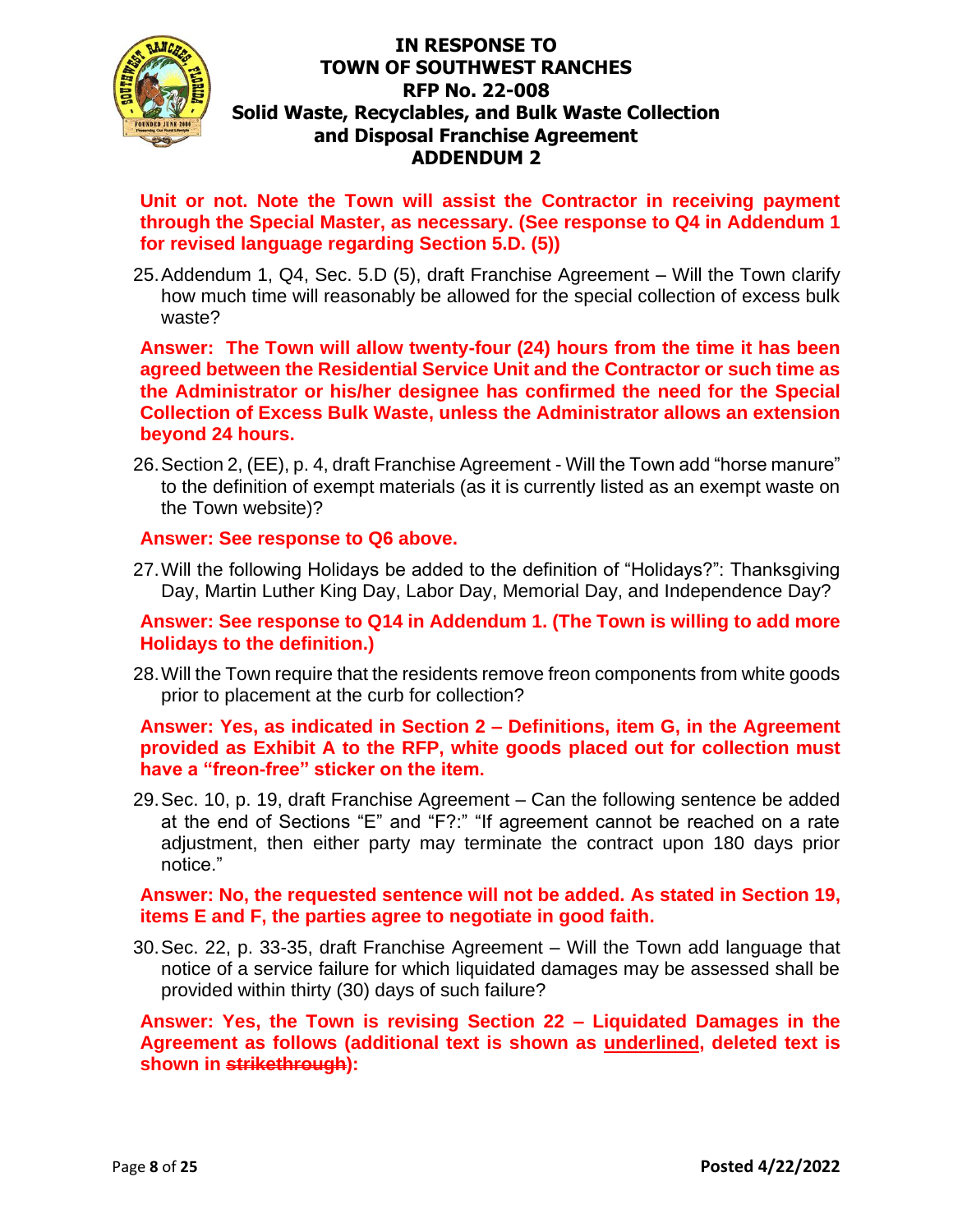

*"The Administrator may assess liquidated damages pursuant to this Section at any time during the term of this Agreement. The Administrator shall notify the Contractor in writing of the liquidated damages assessed within sixty (60) days of the occurrence and the basis for each assessment. In the event the Contractor wishes to contest such assessment, within five (5) Work Days of receipt of written notice, Contractor shall request in writing a meeting with the Town Administrator to resolve the issue. The Town shall notify the Contractor in writing of any action taken with respect to Contractor's claims within five (5) Work Days of such meeting. The Town Administrator's decision shall be final and conclusive unless determined by a court of competent jurisdiction to be fraudulent, capricious, arbitrary, so grossly erroneous as to necessarily imply bad faith, or not supported by competent evidence. Any liquidated damages assessed by the Town Administrator shall be deducted from the Town's next monthly payment to the Contractor."*

31.Reporting requirements, specified throughout the draft Franchise Agreement –Will the Town add language allowing the parties to come to agreement to consolidate and streamline required reporting which will satisfy the needs of the Town Administrator?

**Answer: Yes. As noted in Section 21.I. shaded in gray, the Town is willing to modify the reporting requirements based on software interface proposed by the Winning Proposer. This is also noted at the beginning of Section 20 of the Agreement provided as Exhibit A to the RFP.** 

32.Section 26 (A), draft Franchise Agreement, p. 38 – Can language be added to make clear that the Contractor's indemnity obligations do not extend to claims or losses arising from the negligent or wrongful conduct of the Town or its agents?

### **Answer: The Town will not be providing such services, as such this provision will not be amended.**

33.Section 29 (D), draft Franchise Agreement, p. 42 – Can the word "materially" be added to the first sentence before the word "comply"?

### **Answer: Yes, the Town is revising the first sentence of Section 29.D of the Agreement as follows (additional text is shown as underlined, deleted text is shown in strikethrough):**

*"Habitual Violations. If the Contractor frequently, regularly, or repetitively fails to comply with its material obligations and requirements under this Agreement, the Town may conclude that the Contractor is a "habitual violator," regardless of whether the Contractor has corrected each individual failure of performance or paid administrative assessments for such failures of performance."*

34.Section 29 (F), draft Franchise Agreement, p. 42 – Can the following language be added at the end of the first sentence: "except in circumstances involve Force Majeure."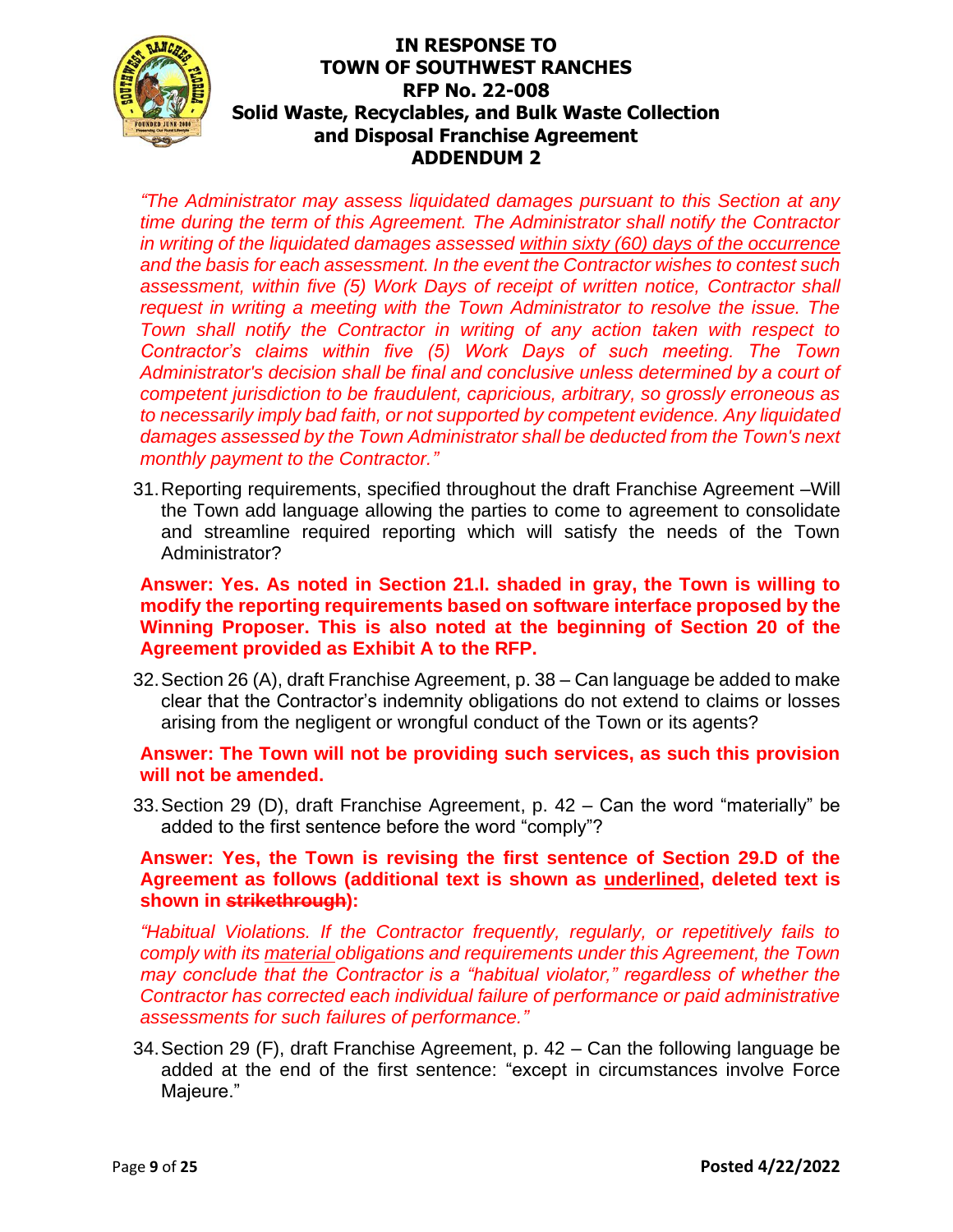

**Answer: Yes, the Town is revising the first sentence of Section 29.F of the Agreement as follows (additional text is shown as underlined, deleted text is shown in strikethrough):**

*"Notwithstanding anything else contained herein, the Town may hire an alternate Person to provide Collection Services in the Town if the Contractor fails to provide Collection Service for a period of two (2) consecutive Work Days, except in circumstances involving Force Majeure.*

35.Exhibit 4, draft Franchise Agreement – Will the Town clarify if it intends to own the residential 96-gallon and 65-gallon carts or if these will be owned by, and subsequently, returned to the Contractor upon the expiration of the agreement?

### **Answer: As stated in Section 6.F of the Agreement provided as Exhibit A of the RFP, the** *"Ownership of Carts provided by Contractor shall rest with the Contractor until expiration or termination of this Agreement, at which point ownership and warranty transfer shall rest with the Town."*

36.Exhibit 4, #5, draft Franchise Agreement – Will the Town consider removing the inmold label requirements and allow for the Contractor to provide carts with the Contractor's logo as these are readily available, plentiful, and significantly more cost-effective?

**Answer: Yes, the Town will remove the in-mold label requirements for Carts, and Carts with the Contractor's logo are acceptable; however, the Town logo must also be affixed to the Cart in some manner such as a sticker/adhesive if in-mold labels will not be provided.** 

37.Exhibit 4, #5, draft Franchise Agreement – If the answer to the above-question is "no," will the Town allow the Contractor to provide residents with carts containing the Contractor's logo in the event of unforeseen interruptions and/or delays in the supply chain and until such interruption and/or delay is remedied?

### **Answer: See response to Q36 above.**

38.Exhibit 4, #6, Franchise Agreement – The section titled "RFID & Bar Code" states "If the Administrator determines it is necessary, each Solid Waste Cart and Recycling Cart must be produced and shipped with a bar code and an Ultra High Frequency (UHF) Radio Frequency Identification (RFID) tag." To mitigate potential significant additional costs, will the Town change the language to make the use of this technology optional at Contractor's discretion?

#### **Answer: See response to Q8 above.**

39.Exhibit 4, #8, Franchise Agreement – Will the Town allow for the Town Administrator and the Contractor to agree upon alternatives to web-based software that provide similar, near-real time technology to track service and asset management and are proven to achieve the same objectives as listed herein?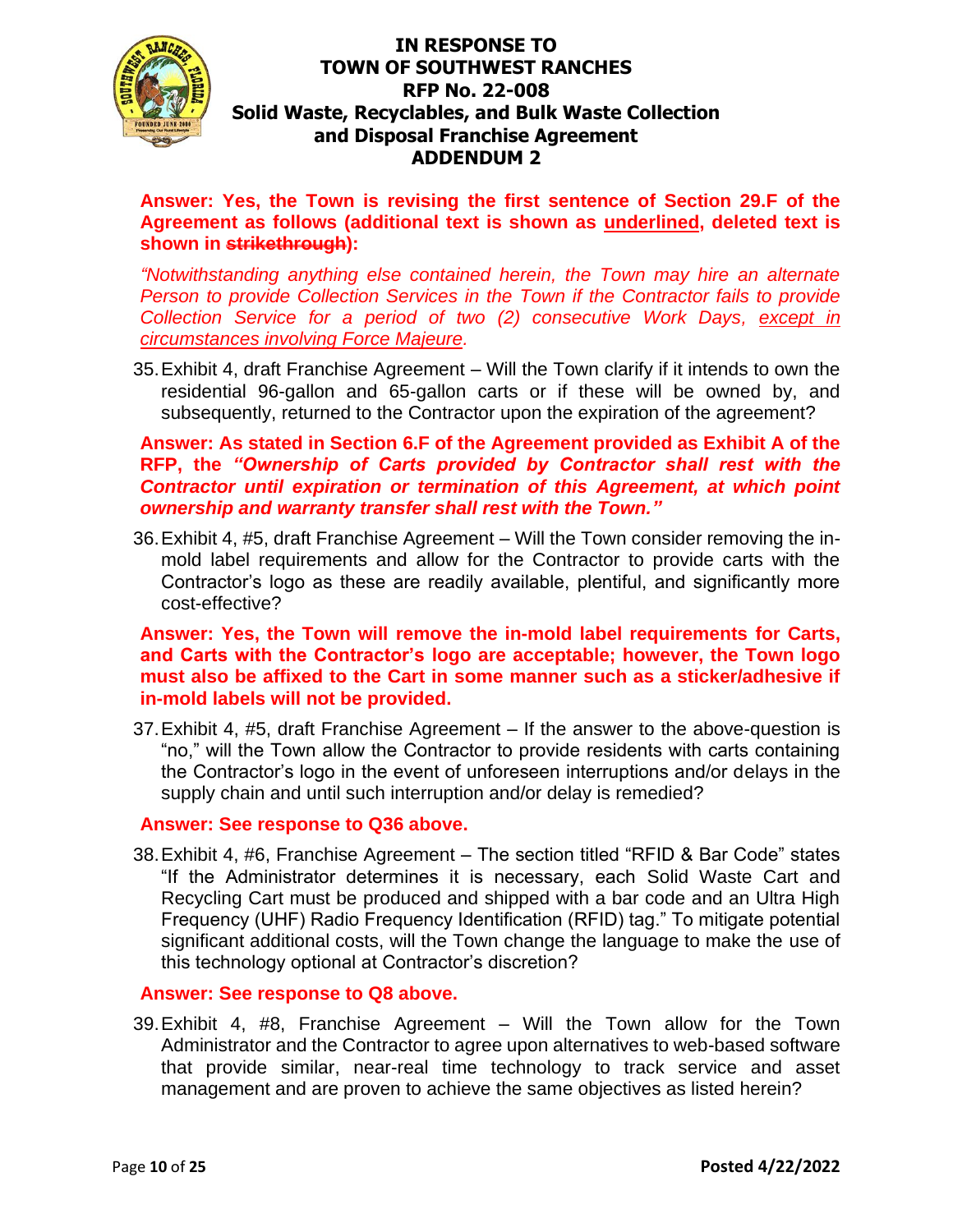

**Answer: Yes, as long as the objectives provided in Section 6.E of the Agreement provide as Exhibit A to the RFP are met. Note the Proposer shall provide a description of the interface it intends to use with the Town as part of Chapter 6 of its Proposal.** 

40.Will the Town clarify if there are any multi-family properties or proposed future multifamily projects within the Town limits?

**Answer: The Town does not currently have any multifamily dwellings that would require dumpster collection (i.e., none with more than four units). The Town is not aware of any planned multifamily dwellings of more than four units. Should any such multifamily dwelling units be located in the Town during the term of this Agreement, the locations would be treated as Commercial Customers, billed by the Contractor at the Rates stipulated for Commercial Collection Services.**

41.RFP, P. 27 – Will the Town accept recyclable 3-ring binders to be used for proposal submissions in addition to spiral binding and binder-clips?

**Answer: Yes, the Town will accept recyclable 3-ring binders in addition to spiral binding and binder clips.** 

42.Being that the questions deadline of April 18 immediately proceeds a Holiday weekend, will the Town please extend the questions deadline to April 22, 2022?

#### **Answer: No, the Town will not extend the questions deadline again.**

43.Given the complexity of the questions and comments that follow and the need to have the answers prior to formulating pricing for the response, please consider pushing back the due date 2 weeks to May 27, 2022.

#### **Answer: No, the Town cannot extend the Proposal due date.**

44.RFP Section 2.12 - Please amend this section to permit an assignment as a right to an affiliated company of Contractor. Additionally, the Town's consent to assignment pursuant to this section should not be unreasonably withheld. The Contractor requires reasonable rights to assign its rights under the agreement.

#### **Answer: No, the Town is not willing to make the suggested change.**

45.RFP Section 2.16 - The Contractor is willing to provide reasonable Waiver to the Town, but it should not be required to accept liability of the Town for its own, either partially or fully, (i) negligence or willful misconduct, (ii) breach of the contract, or (iii) violations of law or the same acts by unknown third parties. Please revise this section to recognize that the Town should accept liability if it or its representatives are the cause or partial cause of the liability.

**Answer: No, the Town will not make the suggested changes. Note Section 2.16 of the RFP explicitly states the waiver of liability is only related to the Contractor or those the Contractor is responsible and reads in relevant part:** *"…of*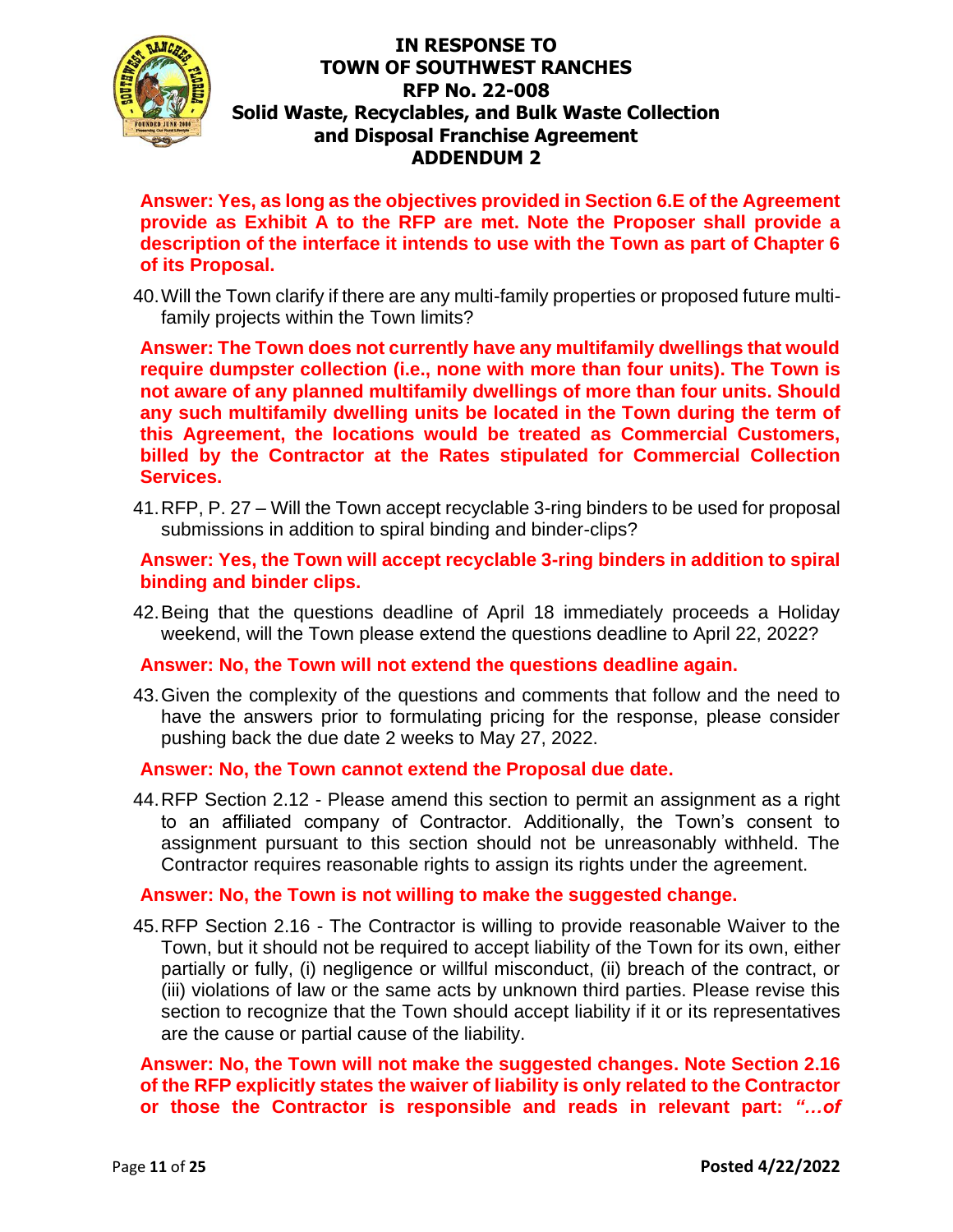

### *Contractor or any one of its employees, subcontractors or agents, or anyone else for whose actions Contractor may be responsible."*

46.RFP Section 2.17 - The Contractor is willing to provide reasonable indemnification to the Town, but it should not be required to indemnify the Town for its own, either partially or fully, (i) negligence or willful misconduct, (ii) breach of the contract, or (iii) violations of law or the same acts by unknown third parties. Please delete the section as written and replace with the following, "The parties recognize that the Contractor is an independent contractor. The Contractor agrees to assume liability for and indemnify, hold harmless, and defend the Town, its commissioners, mayor, officers, employees, agents, and attorneys (collectively, the "Indemnified Parties") of, from, and against all liability and expenses, including reasonable attorney's fees, in connection with any and all claims, demands, damages, actions, causes of action, and suits in equity of whatever kind or nature, including claims for personal injury, property damage, equitable relief, or loss of use (collectively, the "Claims"), to the extent arising out of the Contractor's negligence or willful misconduct in the execution, performance, nonperformance, or enforcement of the terms and conditions of this RFP. The Contractor's liability hereunder shall include all reasonable attorney's fees and costs incurred by the Town in the enforcement of this indemnification provision. This includes claims made by the employees of the Contractor against the Town and the Contractor hereby waives entitlement, if any, to immunity under Section 440.11, Florida Statutes. The obligations contained in this provision shall survive termination of this Agreement and shall not be limited by the amount of any insurance required to be obtained or maintained under the Contract. Nothing contained in the foregoing indemnification shall be construed to be a waiver of any immunity or limitation of liability the Town may be entitled to under the doctrine of sovereign immunity or Section 768.28, Florida Statutes. Nothing contained herein shall obligate the Contractor to assume liability for or indemnify, hold harmless, or defend any Indemnified Party to the extent the Claims are caused by: (i) the negligence or willful misconduct of any Indemnified Party; (ii) the breach of any terms, conditions, covenants, representations, or warranties in this RFP or the resulting contract by the Town; or (iii) the violation of any laws, rules, regulations, ordinances, orders, licenses, or permits by any Indemnified Party."

### **Answer: The Town is not a performing the services delineated in this Agreement, and as such will not be modifying the language as suggested above.**

47.Agreement Section 2 (FFF) – This Section should be deleted in its entirety and replaced with the following:

"White Goods means inoperative and discarded refrigerators, ranges, water heaters, freezers, and other similar domestic appliances. White Goods must be generated by the customer at the Residential Service Unit at which the White Goods are placed for Collection, and all must be certified as free of Freon."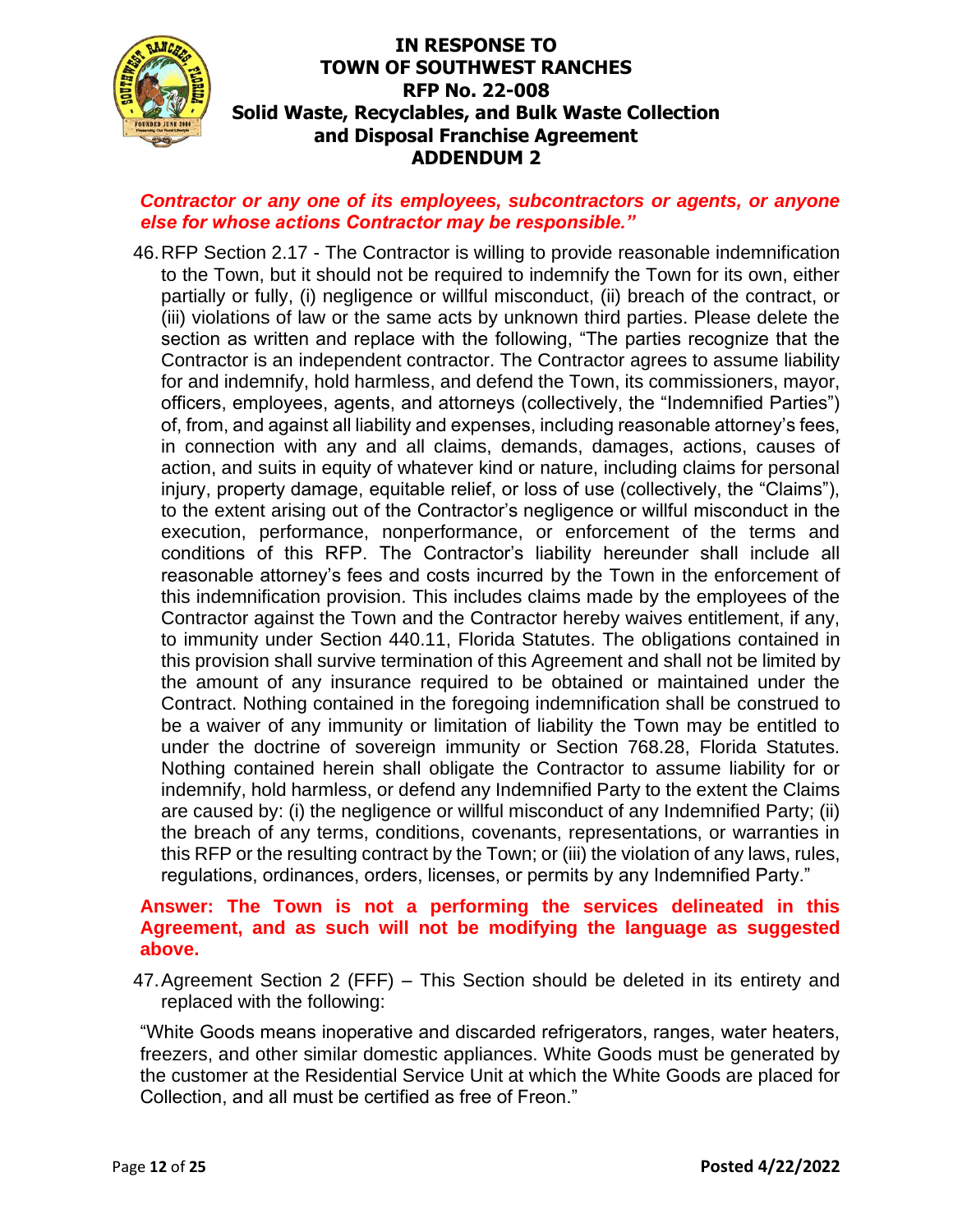

There needs to be explicit language that customer is responsible for having all items certified free of Freon.

**Answer: The Town is revising Section 2 – Definitions, FFF - White Goods as follows (additional text is shown as underlined, deleted text is shown in strikethrough):**

*"White Goods means inoperative and discarded refrigerators, ranges, water heaters, freezers, and other similar domestic appliances. White Goods must be generated by the customer at the Residential Service Unit at which the White Goods are placed for Collection. Residentials Service Units are responsible to ensure freon has been removed and shall have Freon-free sticker affixed.*

48.Agreement Section 3 (A) - Please add to this section to the next draft, "The Town hereby grants the exclusive right and privilege to Contractor to perform all of the Services set forth in the RFP. The Town may, in its sole discretion, enforce the exclusivity provisions of the Agreement against third-party violators, taking into account the cost of doing so and other factors. Contractor may independently enforce the exclusivity provisions of the Agreement against third-party violators, including, but not limited to, seeking injunctive relief and/or damages, and the Town shall use good-faith efforts to cooperate in such enforcement actions brought by Contractor. The Town shall use its best efforts to adopt ordinances, rules or regulations that have the effect of requiring third parties, including, without limitation, customers, to comply with the provisions of the Agreement, including, without limitation, the exclusive service rights granted to Contractor pursuant to the Agreement."

**Answer: The Town will incorporate some of this language into 3.A of the Agreement as follows (additional text is shown as underlined:** 

**Added to the end of 3.A:** *"The Town may, in its sole discretion, enforce the exclusivity provisions of the Agreement against third-party violators. Contractor may independently enforce the exclusivity provisions of the Agreement against third-party violators, including, but not limited to, seeking injunctive relief and/or damages, and the Town shall use good-faith efforts to cooperate in such enforcement actions brought by Contractor."*

49.Agreement Section 3(C) – This Section should be deleted in its entirety and replaced with the following:

"Services to be Provided. The Contractor shall provide Residential Collection Service to all Residential Service Units within the Service Area and Commercial Collection Service to all Commercial Customers within the Service Area. The Contractor shall transport and deliver all Solid Waste, Recyclable Materials, and Bulk Waste collected pursuant to this Contract to the facilities designated herein. Contractor agrees and understands that the Residential Bulk Waste is not required to be containerized in cans or plastic bags. The Contractor further agrees and understands that Contractor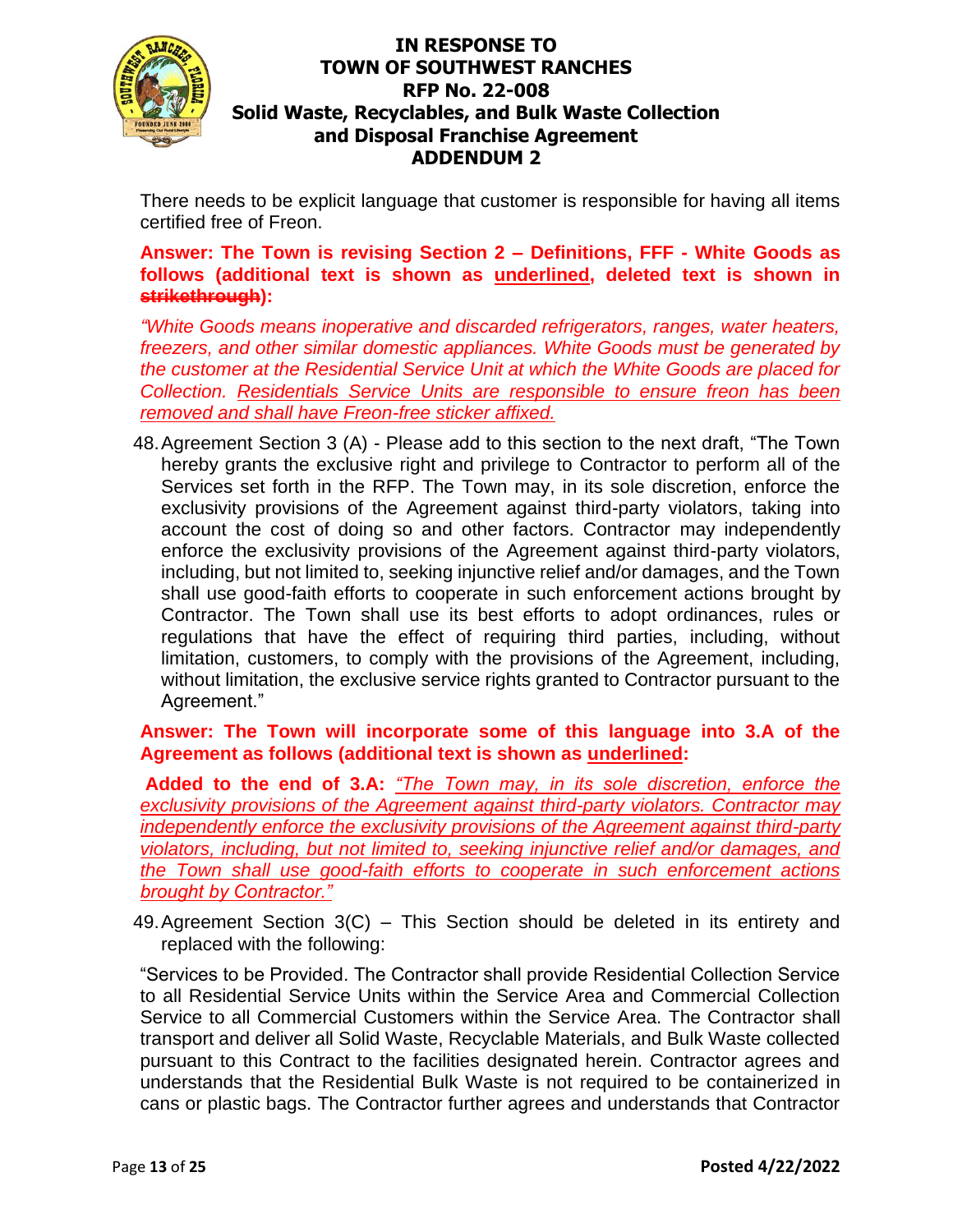

is responsible for collecting any Residential Waste that has spilled or is no longer containerized as a result of the actions of the Contractor. The Town acknowledges and agrees that the Contractor shall have no obligation to collect litter or spillage not caused by the Contractor's actions."

Contractor should not be responsible for cleaning up litter caused by others entirely outside of Contractor's control.

**Answer: No, the Town will not make this revision. Note that Section 3.C in the Agreement already states in relevant part** *"…unless such spillage is clearly not caused by the Contractor or an employee of the Contractor."*

50.Agreement Section 4(B)(1) - Please add to this section that the Town must notify Contractor no later than 120 days prior to any expiration if it intends Contractor to provide service to the Town for up to 180 days beyond expiration.

### **Answer: Yes, the Town is revising Section 4.B. (1) of the Agreement as follows (additional text is shown as underlined, deleted text is shown in strikethrough):**

*"Should the Town choose not to exercise the renewal option of this Agreement, or should no renewal options remain, the Town anticipates awarding a new agreement at least six (6) months prior to the expiration of this Agreement or any subsequent renewals. In the event a new agreement has not been awarded within such time frame, the Contractor agrees to provide service to the Town for up to an additional one hundred and eighty (180) day period beyond the expiration of the Agreement, provided the Town requests said services, in writing, at such time within one hundred twenty (120) days prior to expiration. The service rates for this additional period will be adjusted as they normally would on October 1 as specified in Sections 12 and 13 of this Agreement."*

51.Agreement Section 5(K) – This Section should be deleted in its entirety and replaced with the following:

"Spillage. The Contractor shall clean up any Residential Solid Waste spilled from a Container by the Contractor or its employees or Residential Bulk Waste spilled or scattered by the Contractor or its employees. Care shall be taken by Contractor employees to prevent damage to Containers by unnecessary rough treatment. The Town acknowledges and agrees that the Contractor shall have no obligation to collect litter or spillage not caused by the Contractor's actions."

**Answer: No, the Town will not delete Section 5.K of the Agreement which describes the Manner of Collection. In regard to Section 5.L of the Agreement relating to spillage, the Town is revising Section 5.L Spillage to match the language already included in Section 3.C as follows (additional text is shown as underlined, deleted text is shown in strikethrough):**

*"Spillage. The Contractor shall clean up any Residential Solid Waste spilled from a Container by the Contractor or its employees or Residential Bulk Waste spilled or*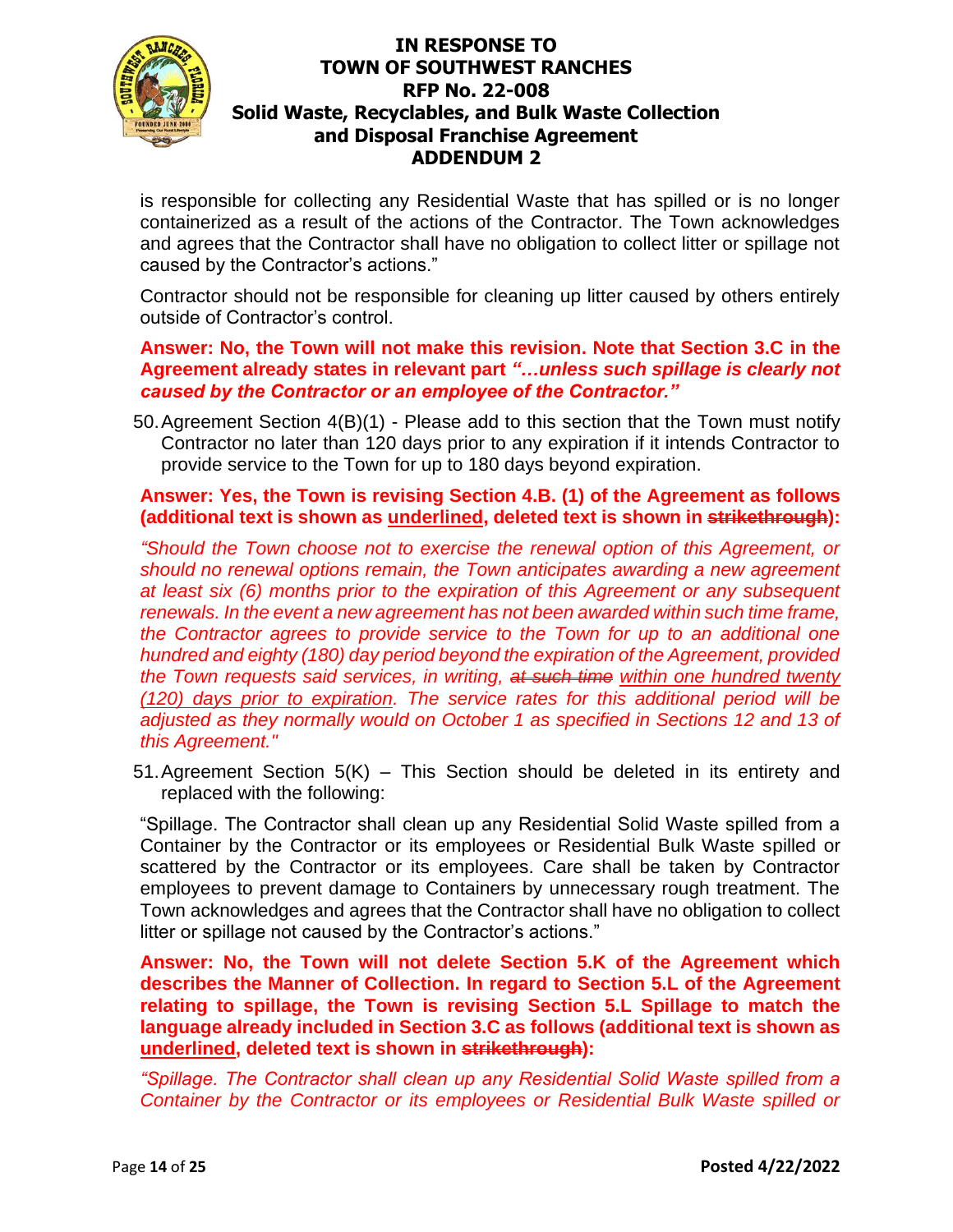

*scattered by the Contractor or its employees. Care shall be taken by Contractor's employees to prevent damage to Containers by unnecessary rough treatment. Contractor is not required to clean up spillage that is clearly not caused by the Contractor or an employee of the Contractor."*

52. Agreement Section  $6(A)(3)$  – Please clarify that this is per contract term (not just initial term and that it includes renewals) and not any other frequency.

**Answer: Yes, the intent of Section 6.A (3) is that Residential Service Units may only request an exchange of cart size at no cost once during the initial term of the Agreement. If a Residential Service Unit requests an exchange of cart size an additional time(s) or after the initial term of the Agreement, the Contractor may charge the Residential Service Unit for the exchange.** 

53.Agreement Section 6(B)(3) – Please clarify that this is limited to one (1) additional recycling cart per Residential Service Unit.

**Answer: Yes, the intent of 6.B.(3) is that a Residential Service Unit may request one additional Recycling Cart. Contractor may charge the Residential Service Unit the monthly additional cart fee accordingly.** 

54.Agreement Section 7(A) – The following language should be added to the end of this Section:

"The residents of the Town shall not deposit in the Contractor's equipment or place for collection by the Contractor any radioactive, volatile, corrosive, highly flammable, explosive, biomedical, infectious, biohazardous, toxic or hazardous material as defined by applicable federal, state, or local laws or regulations ("Excluded Waste"). Notwithstanding any other term contained herein, the Contractor shall have no obligation to collect any waste which is, or which the Contractor reasonably believes to be, Excluded Waste. Title to and liability for any Excluded Waste shall remain with the resident/business/generator of such Excluded Waste, even if the Contractor inadvertently collects and disposes of such Excluded Waste. If the Contractor finds what reasonably appears to be discarded Excluded Waste, the Contractor shall notify such resident/business/generator and the Town that the Contractor may not lawfully collect such Excluded Waste.

Contractor needs reasonable language inserted into the final agreement related to liability for "Excluded Waste."

**Answer: No, the Town will not make the requested revisions. Note that the definition of Exempt Waste includes Biohazardous or Biomedical Waste, Hazardous Waste (see Section 2 – Definitions, item EE in the Agreement). Section 3.D states the Contractor is not obligated to collet Exempt Waste. Section 7.A of the Agreement explicitly states that a non-collection notice should be left if Exempt Waste is set out by a Residential Service Unit.**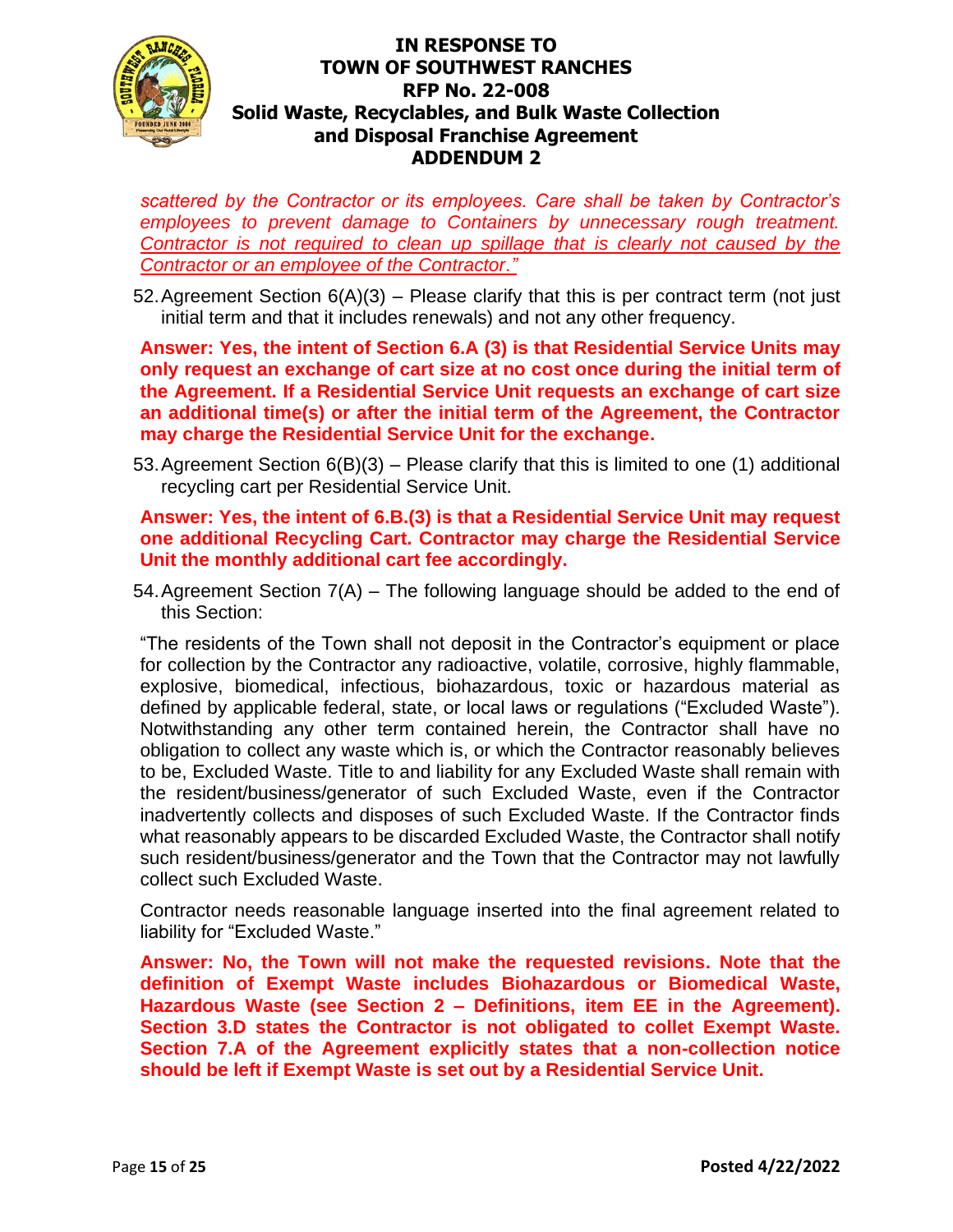

55.Agreement Section 12(F) - As the CPI is a formula and it is capped as a matter of contract, the increase/decrease should not be at the discretion of the Town, but rather as a right that is exercised administratively by Town staff. Please revise this section to remove any discretion to award.

### **Answer: No, the Town will not revise CPI language any further than was modified in Q22 and Q23 in Addendum 1.**

56.Agreement Section 20(F) – The following language should be added to the end of this Section:

"The Town warrants that the Town's pavement, curbing or other driving surface or any right of way reasonably necessary for the Contractor to provide the services described herein are sufficient to bear the weight of all of the Contractor's equipment and vehicles reasonably required to perform such services. The Contractor will not be responsible for damage to any such pavement, curbing, driving surface or right of way, and the Town agrees to assume all liabilities for any such damage, which results from the weight of the Contractor's vehicles providing service hereunder, except to the extent resulting from the negligence or willful misconduct of the Contractor."

Contractor is willing to be responsible to damage caused by its own negligence or willful misconduct, but it is not willing to be an insurer for the Town's pavement. The Town must ensure that its pavement and curbing is sufficient to carry the weight of Contractor's vehicles.

### **Answer: No, the Town will not add the requested language to Section 20.F of the Agreement.**

57.Agreement Section 20(H) – This Section should be deleted in its entirety and replaced with the following:

"The Contractor agrees that it is in the best interest of the Town that all Residential Collection Service be provided on the scheduled Collection day. Accordingly, missed Collections will normally be collected in accordance with Subsection C above. However, in the event the Contractor does not address a missed Collection complaint in accordance with Subsection C because it believes such complaint to be without merit, the Contractor shall immediately notify the Contract Administrator in writing. For the avoidance of doubt, "missed Collections" do not include containers that were not collected as the result of: (i) a customer's failure to place his/her container at the curb on time, (ii) Excluded Waste, (iii) contaminated Recyclables, (iv) overweight container, or (v) other justified non-Collection matter."

## **Answer: Yes, the Town is revising Section 20.H of the Agreement as follows (additional text is shown as underlined, deleted text is shown in strikethrough):**

*"Contractor agrees that it is in the best interest of the Town that all Residential Collection Service be provided on the scheduled Collection day. Accordingly, missed Collections will normally be collected in accordance with Subsection C above*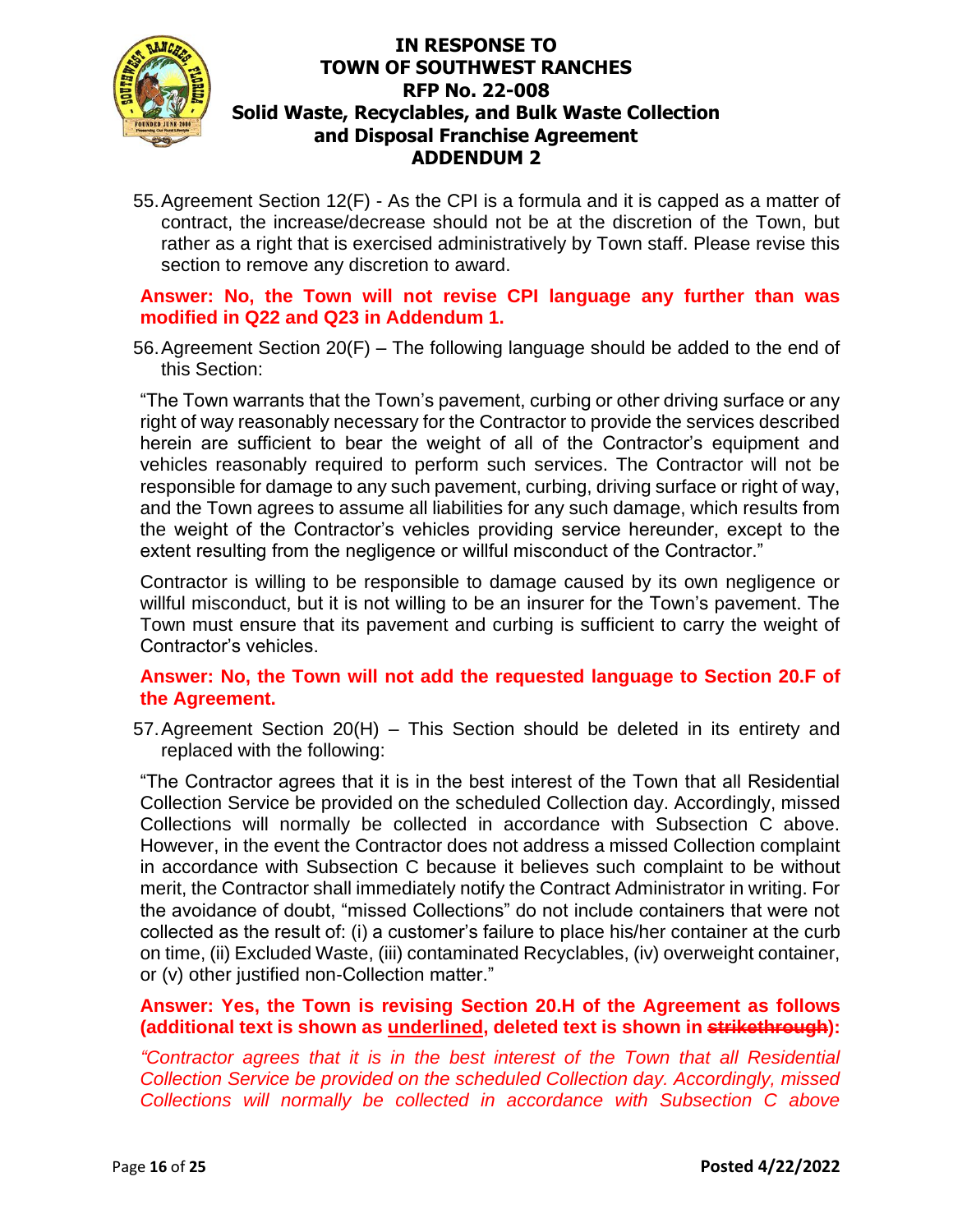

*regardless of the reason that the Collection was missed. However, in the event the Contractor does not address a missed Collection complaint in accordance with Subsection C because it believes such complaint to be without merit, as may be the case for (i) a Residential Service Unit's failure to place Carts at the curbside by 7:00 a.m.; (ii) a non-collection notice was left on the Container in accordance with Section 7, Contractor shall immediately notify the Administrator in writing. The Administrator will investigate all disputed complaints and render a final and binding decision.*

58.Agreement Section 21 – The following new subsection should be added to the end of this Section:

"O. Notwithstanding anything contained herein to the contrary, the Town shall have no right to request, audit, review, or otherwise inspect any of the Contractor's confidential, proprietary, or privileged information, as determined in the Contractor's reasonable discretion."

Contractor needs the reasonable ability to protect its confidential, proprietary, and privileged information.

#### **Answer: No, the Town will not make the requested revisions. See Section 21.B, 21.C, 21.D, and 21.N of the Agreement, which already explain the procedures for confidential or propriety information.**

59.Agreement Section 22 - The penalties herein are punitive and are too high to be enforceable. It is well-settled Florida law that parties to a contract may stipulate in advance the amount that is to be paid or retained as administrative/liquidated damages in the event of a contract breach. Florida courts often find such clauses invalid "where their purpose is to deter a breach," rather than serve as a means of recouping actual damages. Where there is doubt as to whether a provision is a penalty or a proper liquidated damages clause, the tendency of the courts is to construe a provision for payment of an arbitrary sum a penalty rather than one for liquidated damages.

For a liquidated damages clause to be deemed valid, it must satisfy two conditions. First, the damages stemming from the alleged breach must not be readily ascertainable. Second, the sum stipulated to be forfeited must not be so grossly disproportionate to any damages that might reasonably be expected to follow from a breach as to show that the parties could have intended only to induce full performance, rather than to liquidate their damages. The Town's penalties here do not meet this test and must be revised to reflect actual damages the Town may suffer. Please revise to be in line with Florida law.

### **Answer: The Town disagrees with this assertion and will not be amending its language.**

60.Agreement Section 22(A) - (after table) – This Section should be deleted in its entirety and replaced with following: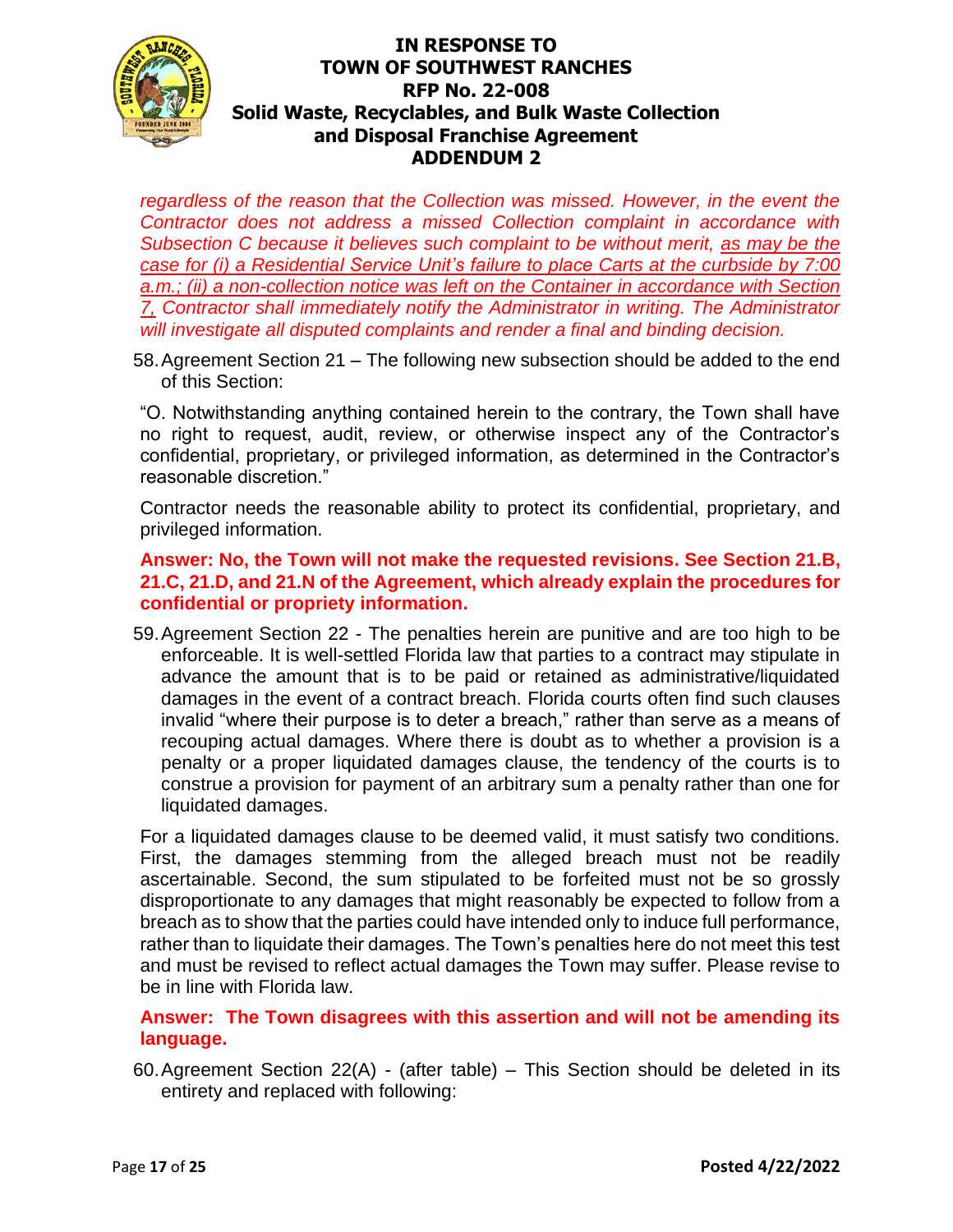

"The Contract Administrator may assess liquidated damages pursuant to this Section at any time during the term of this Contract. The Contractor Administrator shall notify the Contractor in writing of the liquidated damages assessed and the basis for each assessment. In the event the Contractor wishes to contest such assessment, within five (5) Work Days of receipt of written notice, Contractor shall request in writing a meeting with the Contract Administrator to resolve the issue. The Town shall notify the Contractor in writing of any action taken with respect to Contractor's claims within five (5) Work Days of such meeting. The decision of the Town Administrator may be appealed to the Town Council by Contractor upon written notice to the Town Administrator. The Contractor shall have any and all rights available to it, at law or in equity, to challenge any decision may by the Town and/or the Contract Administrator regarding the assessment of liquidated damages. If the Town assess liquidated damages as provided for herein, such damages shall be the Town's sole and exclusive remedy for such breaches."

### **Answer: No. The Town will not be eliminating this language.**

61.Agreement Section 23(A) – This Section should be deleted in its entirety and replaced with the following:

"In the event of a hurricane, tornado, major storm, natural disaster, or other such event, the Contractor may cease, or otherwise modify, any and all services provided for hereunder in order to ensure the safety of the Contractor's employees and the other members of the community, as well as to protect the Contractor's property. However, Contractor shall make commercially reasonable efforts to resume regular Collection service as soon as possible. As soon as practicable after such event, the Contractor shall advise the Contract Administrator when it is anticipated that normal routes and schedules can be resumed. The Contract Administrator shall make an effort through the local news media to inform the public when regular Collection services may be resumed."

Contractor needs the ability to determine when it is safe for services to be performed, it cannot be solely dependent on the decision of the Town.

#### **Answer: No, the Town will not make the requested revisions. Section 23.A of the Agreement already states in relevant part** *"…As soon as practicable after such event, the Contractor shall advise the Administrator when it is anticipated that normal routes and schedules can be resumed."*

62. Agreement Sections  $25(A)(4)$  – This Section should be deleted in its entirety. (4) is a non-standard provision and outside ordinary policies.

### **Answer: See response to Q16 above.**

63.Agreement Section 25(F) – This Section should be deleted in its entirety and replaced with the following: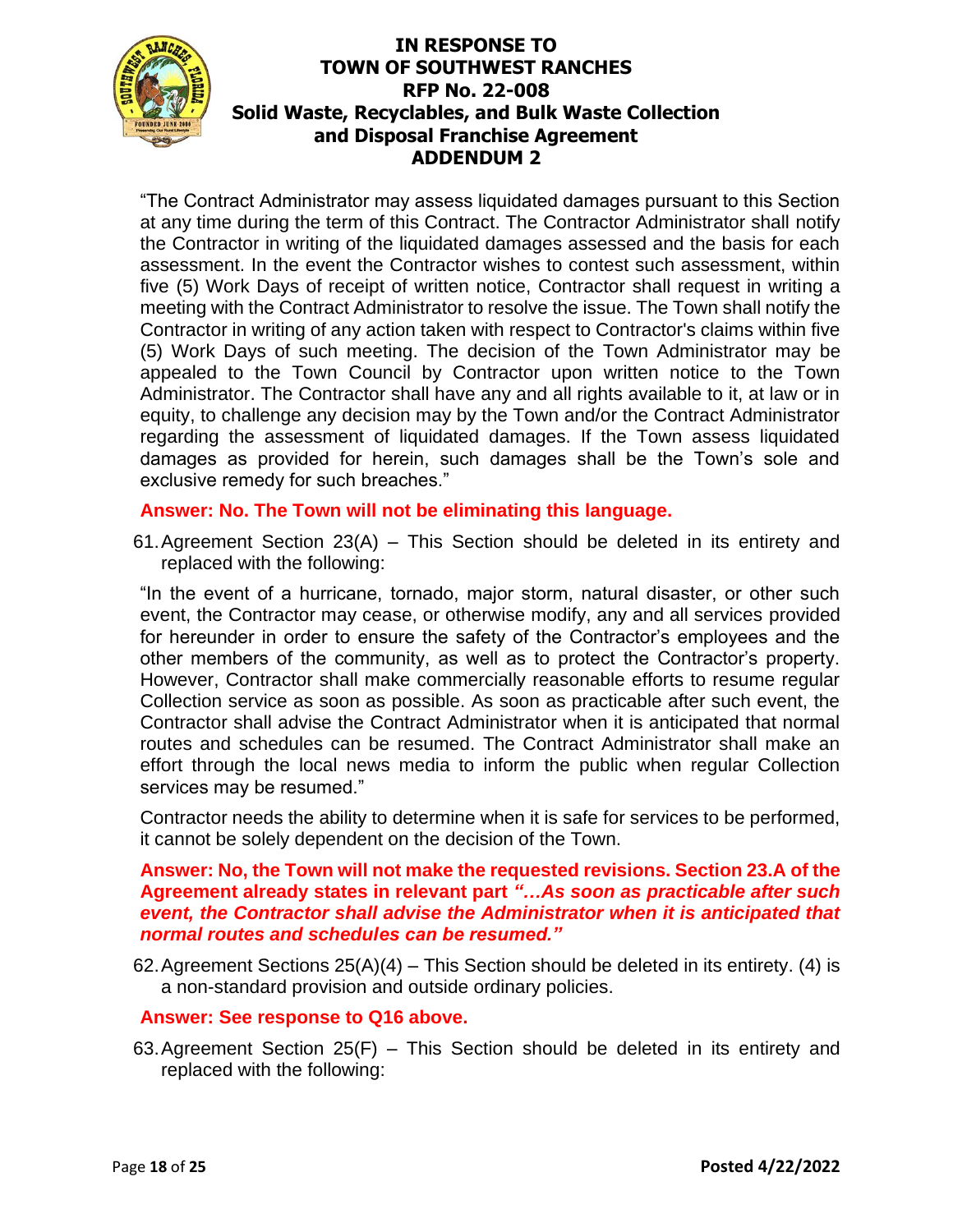

"Solely to the extent of the Contractor's indemnification obligations hereunder, all required insurance policies shall preclude any insurer's or underwriter's rights of recovery or subrogation against Town with the express intention of the parties being that the required insurance coverages protect both parties as the primary coverages for any and all losses covered by the above‐described insurance."

## **Answer: No, the Town will not make the requested revisions.**

64.Agreement Section 26 – The following new subsection should be added to the end of this Section:

"G. Notwithstanding the foregoing or anything to the contrary contained herein, the Contractor shall have no obligation to indemnify the Town or the Town's contractors, or their respective public officials, officers, agents, directors, or employees, to the extent any such claims, actions, lawsuits, losses, expenses, injuries, damages, judgments or liabilities arise out of: (i) the negligence or willful misconduct of the Town or the Town's contractors, or their respective public officials, officers, agents, directors, or employees, (ii) the Town's breach of any of the terms, conditions, representations, or warranties contained in this Agreement, or (iii) the violation of any law, rule, regulation, ordinance, order, permit, or license by the Town or the Town's contractors, or their respective public officials, officers, agents, directors, or employees."

Contractor is willing to provide reasonable indemnification to the Town, but it should not be required to indemnify the Town for the Town's own negligence or willful misconduct, the Town's breach of the Agreement, or the Town's violation of law. See comment to RFP Section 2.17 above.

### **Answer: No. The Town will not be including the suggested language.**

65.Agreement Section 29 – The following new subsection should be added to the end of this Section:

"If during the Term of this Contract the Town shall be in breach of any provision of this Agreement, the Contractor may suspend its performance hereunder until such breach has been cured or terminate this Agreement; provided, however, that no termination of this Agreement shall be effective until the Contractor has given written notice of such breach to the Town and the Town has failed to cure such breach within thirty (30) days after its receipt of such notice. Upon any such failure to cure, the Contractor may terminate this Agreement by giving the Town written notice of such termination, which shall become effective upon receipt of such notice."

Contractor needs reasonable rights to terminate the Agreement should the Town breach its obligations to Contractor (primarily payment).

### **Answer: No, the Town will not make the requested revisions. Note that Section 29.B of the Agreement already provides a description of the steps that either party can take as the "non-defaulting party."**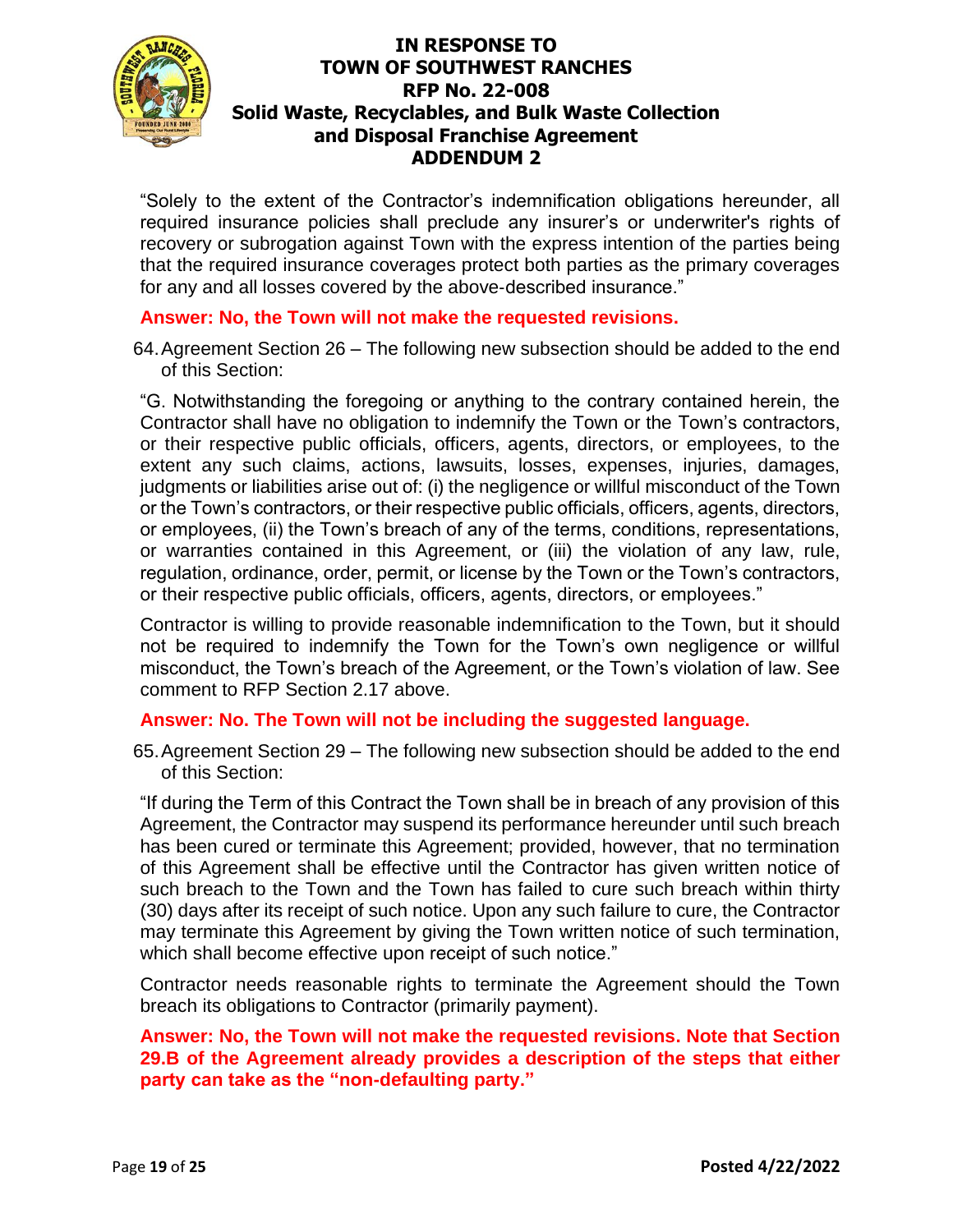

66.Agreement Section 30 – This Section should be deleted in its entirety. A party to a contract should not have the right to unilaterally change the terms of such contract, either through the passage of new laws, regulations, or ordinances (if such party is a government entity), or by amending the contract itself unilaterally.

## **Answer: No, the language is specific and clear. The Town will not be deleting this provision.**

67.Agreement Section 36 – This Section should be deleted in its entirety and replaced with the following:

"In addition to any other remedy provided by law, the parties may mutually agree to use arbitration or mediation to resolve any controversy or claim arising out of or relating to this Contract. Any controversy or claim arising out of or relating to this Contract, or breach thereof, may be settled by arbitration in accordance with the rules of the American Arbitration Association and judgment upon the award rendered by the arbitrators may be entered in any court having jurisdiction thereof. In the event arbitration is agreed to by both parties in writing, such controversy or claim shall be submitted to arbitrators selected from the National Panel of The American Arbitration Association."

### **Answer: No, the Town will not be amending this Section.**

68.Agreement Section 37 – This Section should be deleted in its entirety and replaced with the following:

"The failure of either party, at any time, to require performance by the other party of any provision hereof shall in no way affect the right of such party thereafter to enforce same, nor shall waiver by such party of any breach of any provision hereof be taken or held to be a waiver of any succeeding breach of such provision or as a waiver of any provision itself."

### **Answer: No, the Town will not be amending this Section.**

69.Agreement Section 41 – This Section should be deleted in its entirety and replaced with the following:

"Each party hereto shall conduct its operations under this Contract in compliance with all applicable Federal, State and local laws and regulations."

### **Answer: No, the Town will not be amending this Section.**

70.Agreement Section 43(A) - Please amend this section to permit an assignment as a right to an affiliated company of Contractor. Additionally, the Town's consent to assignment pursuant to this section should not be unreasonably withheld. The Contractor requires reasonable rights to assign its rights under the agreement.

### **Answer: See response to Q44 above.**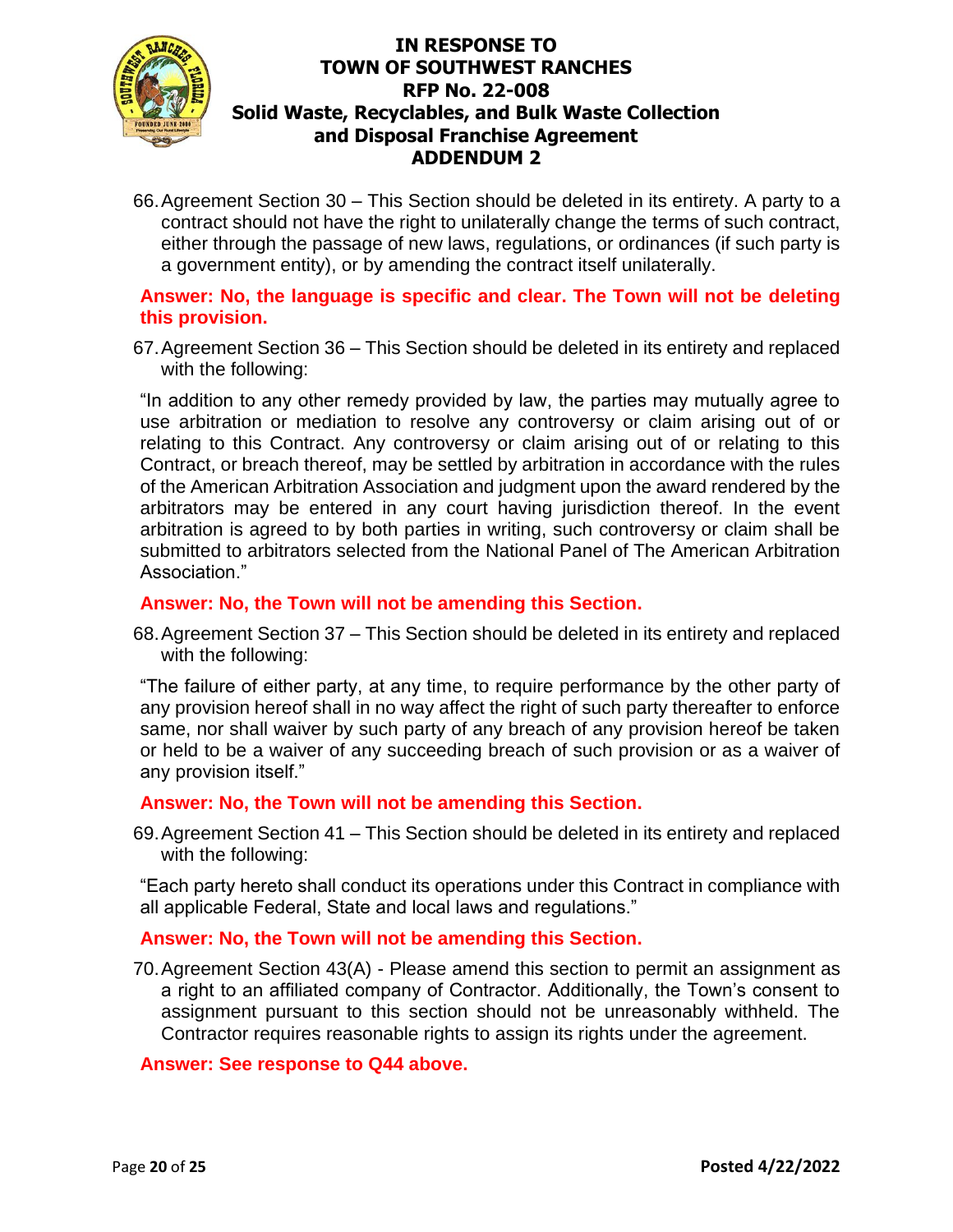

71.Agreement Section 43(B) - Please delete everything after the first 2 sentences. It is entirely unreasonable for the Town to unilaterally decide, and mandate that the Contractor agree in advance, to these provisions.

#### **Answer: No, the Town will not be amending this Section.**

72.Agreement Section 43(C)– This Section should be deleted in its entirety. It is entirely unreasonable for the Town to unilaterally decide, and mandate that the Contractor agree in advance, to these provisions.

#### **Answer: No, the Town will not be amending this Section.**

73.Agreement Section 52 - The Most Favored Nations clause in this section must be deleted. The Contractor operates on a statewide basis and enters into many contracts. Each one has its own set of circumstances and nuance and cannot be evaluated against any other government entity. Each one has its own geography, requirements for equipment, staffing, disposal, etc., and is impossible to offer to any other community. Accordingly, this Section must be deleted in its entirety.

#### **Answer: See response to Q20 above.**

74.Agreement: Please add to this section to the next draft, Customers and Town must comply with any description of and/or procedures with respect to removal of contaminants or preparation of recyclable materials as reasonably provided by Contractor. If any customer or Town fails to do so, Contractor may decline to collect such materials without being in breach of the Agreement. Contractor shall not be responsible for and has not made any representation regarding the ultimate recycling of such recyclable materials by any third-party facilities.

**Answer: No, the Town will not add the requested language. Note that Section 7.B of the Agreement that allows the Contractor to leave a non-collection notice and not collect the contaminated recyclable materials. Also note, Proposers may propose what materials will be considered Program Recyclables as described in Section 2.2 of the RFP.** 

75.Agreement: Please add to this section to the next draft, notwithstanding anything herein to the contrary, in the event that a container becomes lost, unsightly, unsanitary, broken, or unserviceable because of the acts or omissions of a customer or Town (excluding normal wear and tear), the customer or Town (as applicable) will be charged for the resulting repairs or replacement and such amounts will be paid to Contractor upon demand.

**Answer: No, the Town will not add the requested language. Note that Section 6.C. (4) of the Agreement already states in relevant part "The cost of replacing Carts due to loss, theft (without a documented police report), or destruction through no fault of the Contractor shall be charged by the Contractor to the Residential Service Unit for an amount not to exceed the Rate schedule set forth in Exhibit 1."**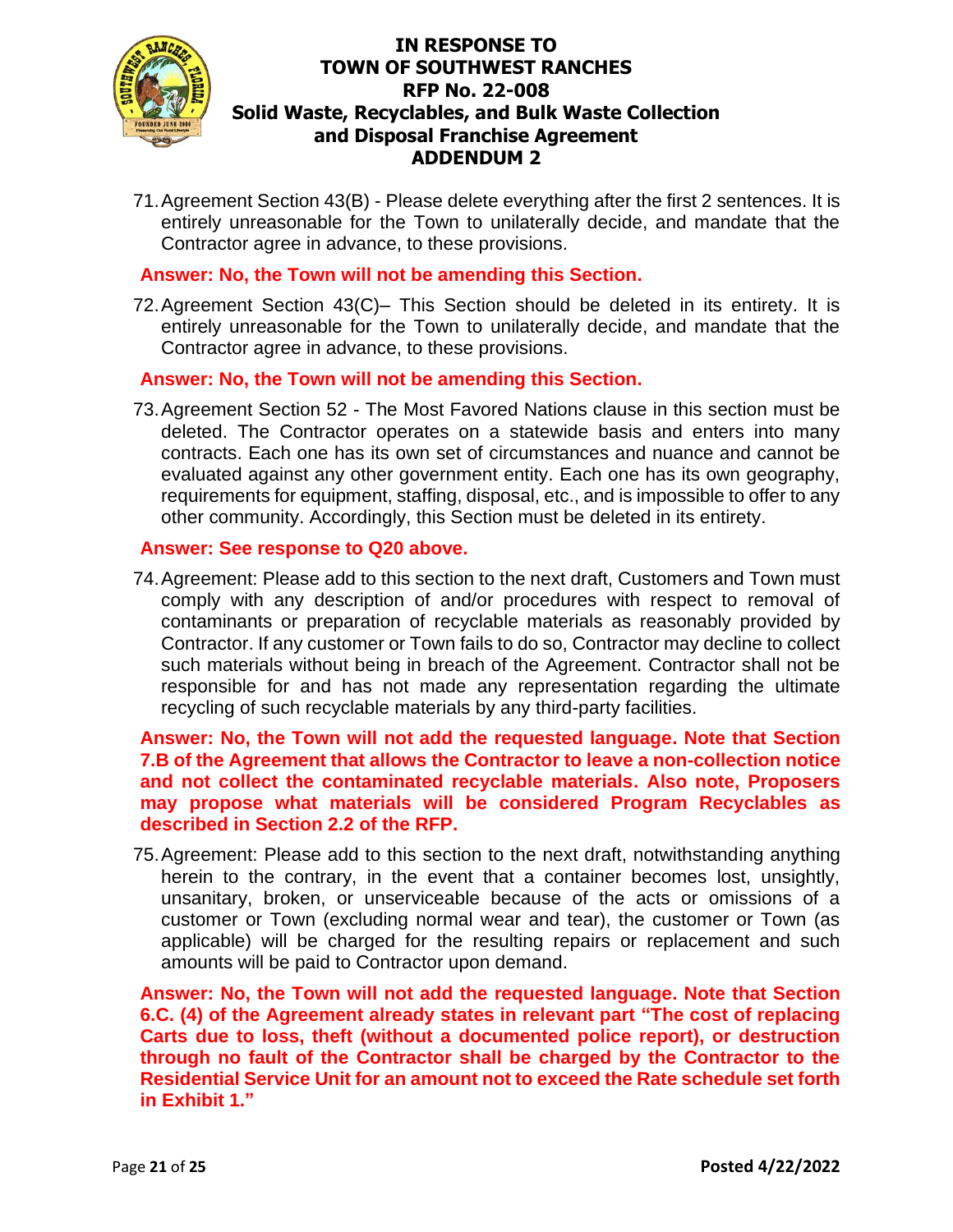

76.Agreement: Please add to this section to the next draft, Unless otherwise required, any equipment furnished hereunder by Contractor shall remain the property of Contractor; however, customers or Town (as applicable) shall have care, custody, and control of the equipment while at the service locations. Customers and Town shall not overload (by weight or volume), move, or alter the equipment, and shall use the equipment only for its proper and intended purpose. Customers and Town must provide unobstructed access to the equipment on the scheduled collection day. The word "equipment" as used in this Agreement shall mean all containers used for the storage of non-hazardous solid waste.

**Answer: No, the Town will not add the requested language. Note that Section 6.F of the Agreement states "Ownership of Carts provided by Contractor shall rest with the Contractor until expiration or termination of this Agreement, at which point ownership and warranty transfer shall rest with the Town."**

77.Bid Document- Page 15- Section 3.1- What size SW carts are you requesting? What size are the current recycling carts? Do the recycling carts need to be replaced?

**Answer: The standard size for Solid Waste Carts shall be approximately 96 gallons and the Residential Service Units will have the option to exchange the Solid Waste Cart for a smaller cart of approximately 65-gallons. Recycling Carts are approximately 65-gallons. The existing Recycling Carts do not need to be replaced.** 

78.Bid Document Page 36- Exhibit 1- Other than the MOU with the County is there does not appear to be designated disposal site for the solid waste, recyclable material bulk waste? Can we assume it's our decision with Town approval?

**Answer: Yes, the Contractor will select the designated facilities, as described in Section 10 of the Agreement.** 

79.Bid Document Page 37 Exhibit 5D- Are the special collection rates included in the tabulation?

**Answer: Regarding Appendix B – Price Schedule, Exhibit 1 – Residential Rates, items related to Special Collection Services (5.D of the Agreement), on page 38, the proposed price for "Additional Solid Waste Cart, per additional Cart per month" shall include the cost of the additional Cart itself in the monthly Rate (no separate charge for the Cart itself). The only time the Contractor may charge a Residential Service Unit the \$75 charge is if a Residential Service Unit requests to exchange the size Cart after the first time an exchange has been requested, as described in Section 6.A. (3) of the Agreement. Also see response to Q9 above.** 

80.Exhibit A Agreement- Page 4-Section II Definitions- The initial period from April 1, 2023 until January 31, 2024? Page 1-Section 1B states the initial term to be from April 1, 2023-September 30, 2030. Please clarify.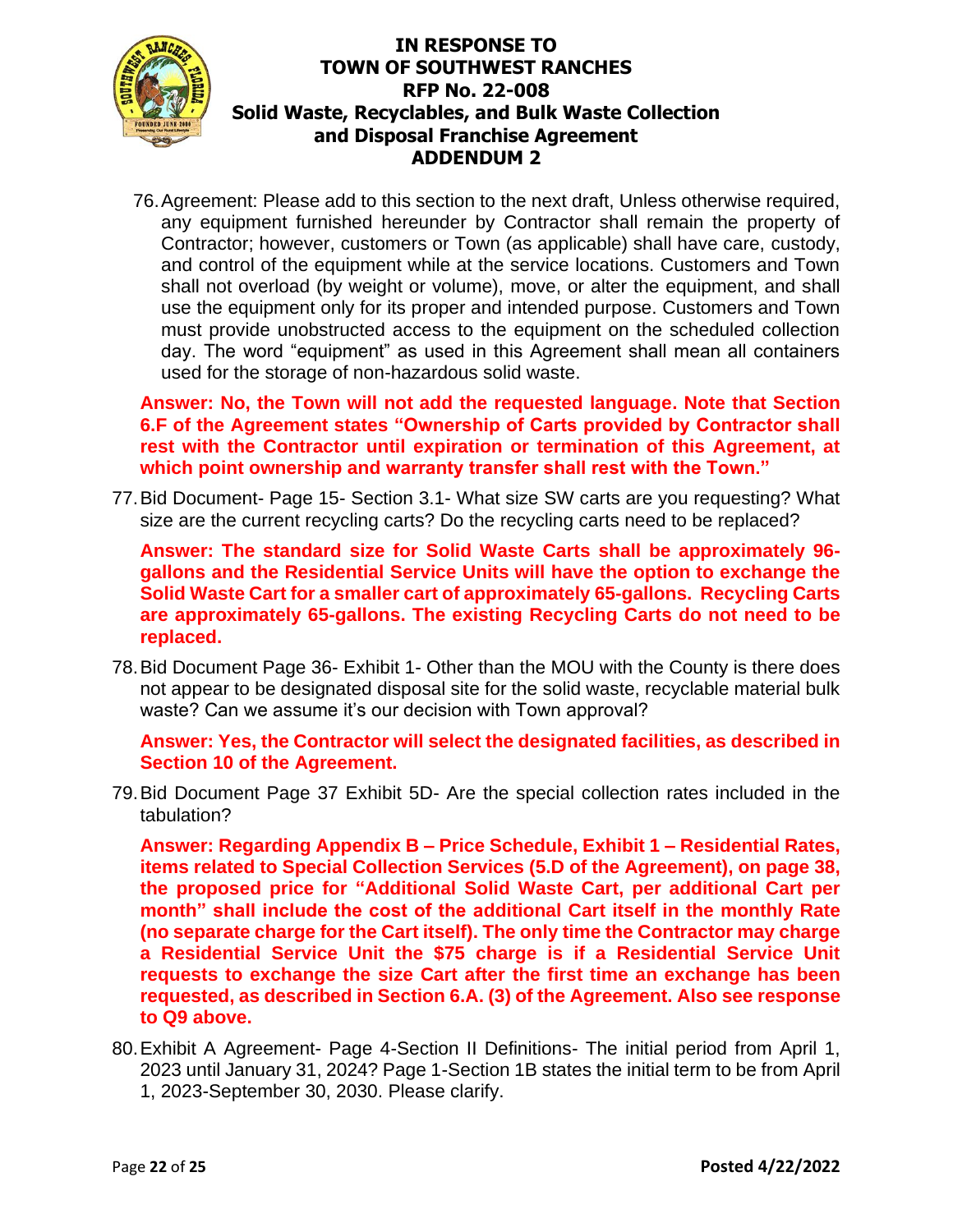

**Answer: The definition for "Initial Period" was deleted in Addendum 1, Q16 as it related to the performance incentive retainage process that has been eliminated in its entirety. The initial term of the Agreement is from April 1, 2023 through September 30, 2030 (a seven and a half year initial term).** 

81.Exhibit A Agreement- Page 6-Section VV- Is Recyclables considered Residential Waste?

**Answer: Residential Waste is comprised of Solid Waste, Program Recyclables & Bulk Waste as defined Section 2.VV.**

82.Exhibit A Agreement- Page 20- Section 11- Town Services- Question 21 on Addendum 1 did not clarify the question. Rolling Oaks does not specify the number of 8 yard, etc.

**Answer: For the locations with TBD indicated, the Town does not expect the service would exceed one 8 cubic yard dumpster.**

83.Exhibit A Agreement- Page 23-Section F4- contract or delivers rate adjustment no later than May 1, but section F1 indicates the measurement period to be the 12 month period ending in April. This index will not be published until mid-May, therefore it would be impossible to request and adjustment on May 1.

**Answer: Yes, the Town is revising Section F4 of the Agreement as follows (additional text is shown as underlined, deleted text is shown in strikethrough):**

*"Notwithstanding anything else contained herein, there will not be a CPI adjustment to increase the Rates unless the Contractor delivers a written request for a CPI adjustment to the Administrator <del>on or before</del> during May 4 of the then current Operating Year to become effective on October 1st in the year of request."*

84.Exhibit A Agreement- Page 23-Section F8- the alternate index should be mutually agreed upon.

**Answer: See response to Q13 above.** 

85.Exhibit A Agreement- Page 24-Section 12G-Notification of tipping fee change is not always available 60 days before the implementation date. Please change the notification date to: within 10 days of facility notification to the Contractor.

**Answer: No, the Town will not be amending this Section. The 60 days' notice prior to July 1st is necessary to conform with the annual potential CPI adjustment.** 

86.Exhibit A Agreement- Page 24-Section 12I2- Repayment months inconsistencywritten "thirty", numerical "44". It probably should be forty-four.

**Answer: Yes, the Town is revising Section 12I2 of the Agreement as follows (additional text is shown as underlined, deleted text is shown in strikethrough):**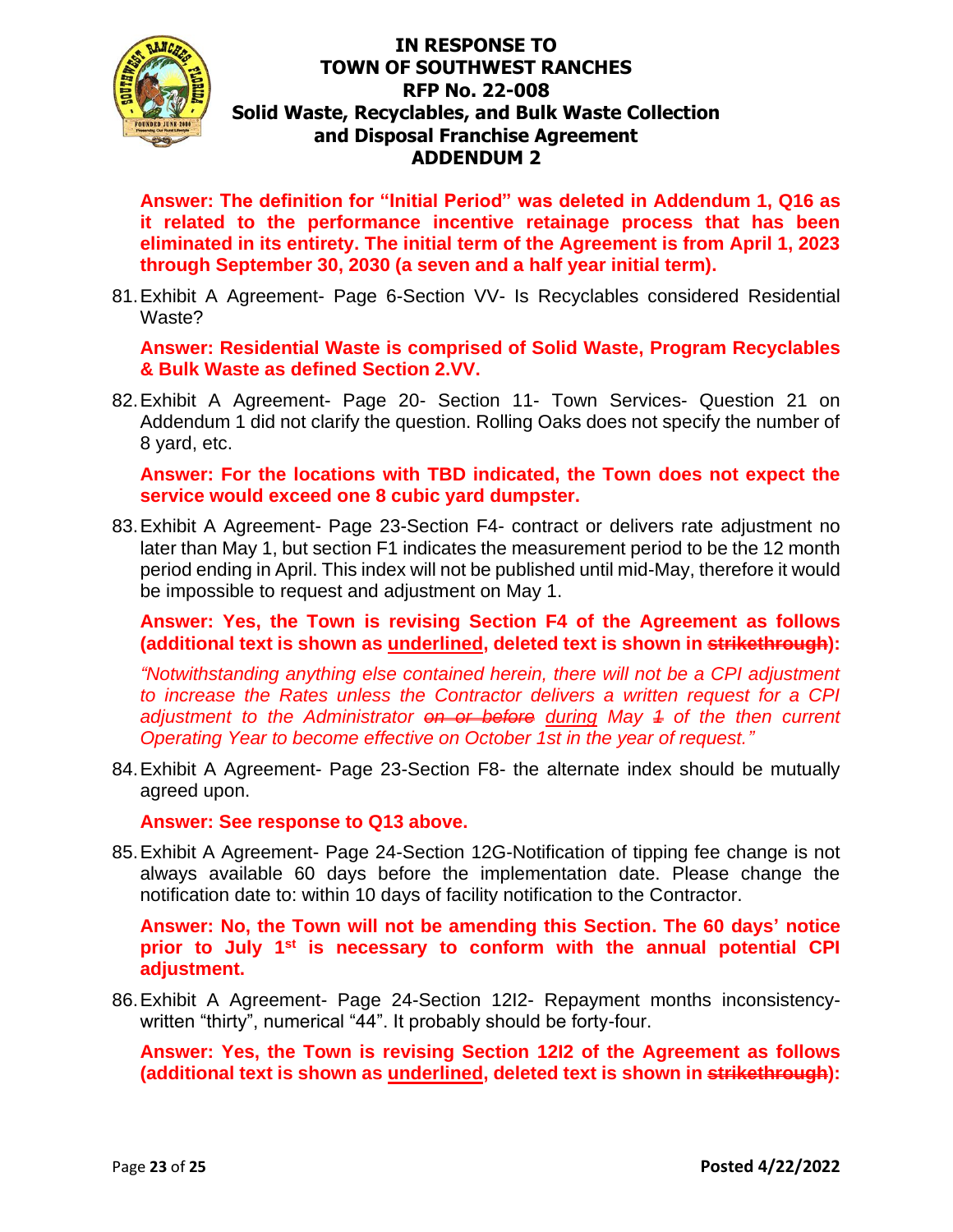

*"(2) The remaining forty-four thousand six hundred eighty dollars (\$44,680) will be credited against the Contractor's monthly invoices at one thousand (\$1,000) per month for thirty fortyfour (44) months, and six hundred eighty dollars (\$680) in the forty-fifth (45) month, beginning the second month of the Agreement term."*

87.Exhibit A Agreement- Page 26-Section 13A- Is it the intension of the Town that contractor pays franchise fees on bad debts?

**Answer: Yes, The Contractor shall be responsible for the billing and collection of payments for all Commercial Collection Service. The Town shall not be held liable for Contractor's failure to bill or collect for Commercial Collection Service. The Contractor shall always be liable to the Town for any Franchise Fee that was or should have been collected and remitted to the Town., as described in Section 13A of the Agreement.**

88.Exhibit A Agreement-Section 8.1- Due to our cybersecurity vigilance we may not be able to allow third party access to our network. Would the town consider and alternate method to provide this information?

**Answer: See response to Q39 above. As long as the Contractor can provide the Town with the metrics detailed in Section 6.E – Asset Management Database in the Agreement, it is not necessary for the Town to have the ability to "log in" to the database.** 

**However, please note that as described in several places in the RFP and Agreement, software interface is important to the Town to streamline communications as much as possible. Proposers should describe their approach to software interface with the Town in Chapter 4 – Implementation Plan, of their Proposal.** 

#### **QUESTIONS REGARDING ADDENDUM 1**

89.Subcontracting - With bulk being the driving force in pricing and the use of a subcontractor could be a tool for the bidders in keeping the price competitive by either using a subcontractor exclusively or in part, having permission not be unreasonably withheld will give confidence to the bidder making subcontracting part of his submittal.

Current Sentence: The contractor shall not employ subcontractors without the advance written permission of the Town.

Question-Will the Town reconsider replacing the above sentence with the revision of the verbiage in the below sentence?

Revision: The contractor shall not employ subcontractors without the advance written permission of the Town, said permission shall not be unreasonably withheld.

**Answer: No, the Town is not willing to make the suggested change.**